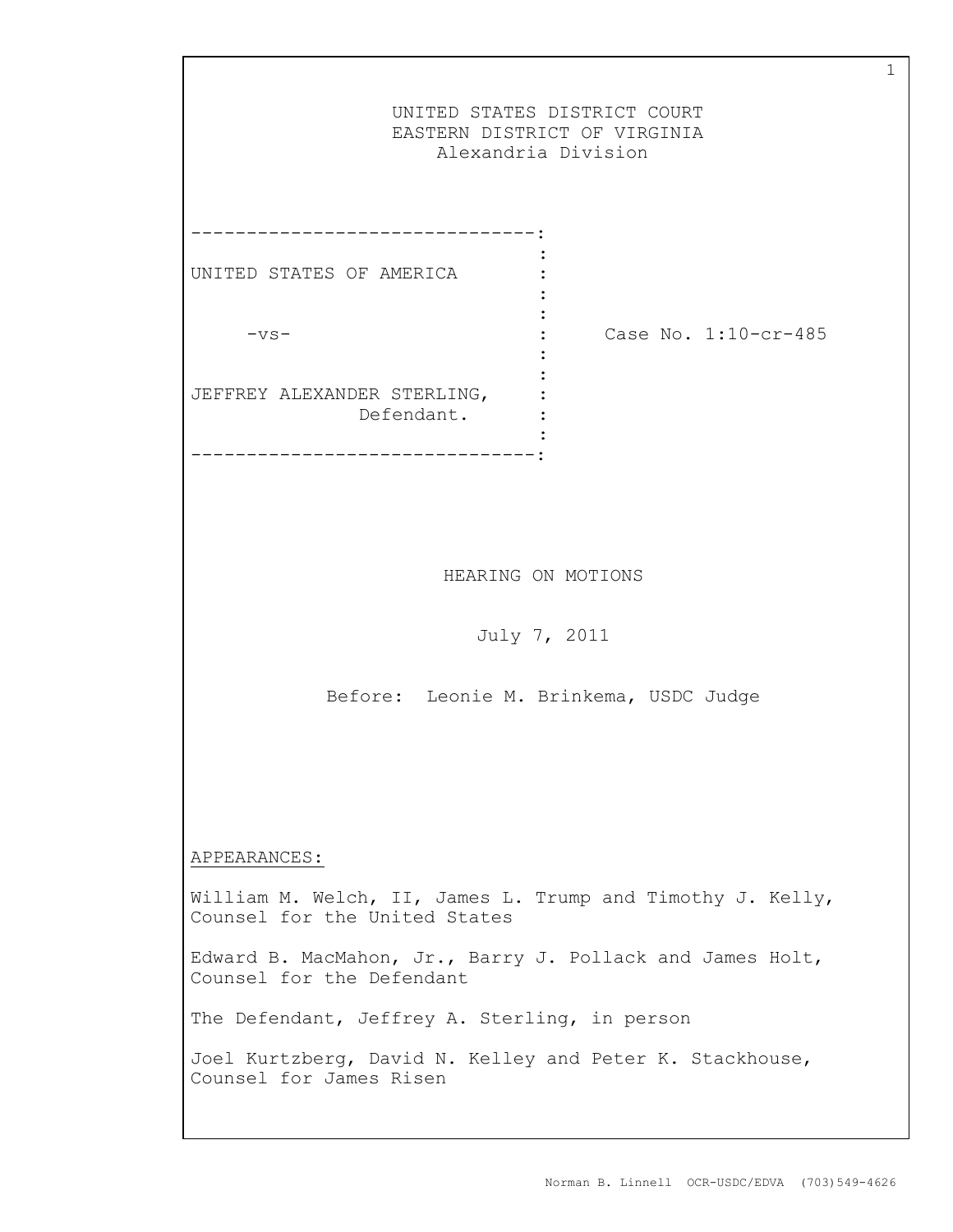1 2 3 4 5 6 7 8 9 10 11 12 13 14 15 16 17 18 19 20 21 22 23 24 25 2 THE CLERK: Criminal case 10-485, the United States of America versus Jeffrey Alexander Sterling. Will counsel please note their appearances for the record. MR. WELCH: Good morning, Your Honor. William Welch on behalf of the Government. THE COURT: Good morning. MR. KELLY: Tim Kelly on behalf of the Government. Good morning, Your Honor. MR. WELCH: Good morning, Your Honor. Jim Trump. THE COURT: Good morning, Mr. Trump. MR. MacMAHON: Good morning, Your Honor. Edward MacMahon with Barry Pollack and James Holt for Mr. Sterling, who is present. MR. POLLACK: Good morning, Your Honor. THE COURT: Good morning. MR. STACKHOUSE: Good morning, Your Honor. I am Peter Stackhouse, I am local counsel for James Risen. And David Kelley and Joel Kurtzberg are also representing Mr. Risen. MR. KURTZBERG: Good morning, Your Honor. MR. KELLEY: Good morning, Your Honor. THE COURT: Good morning. All right. We have before us today the Government's motion in limine to admit the testimony of James Risen, as well as Mr. Risen's motion to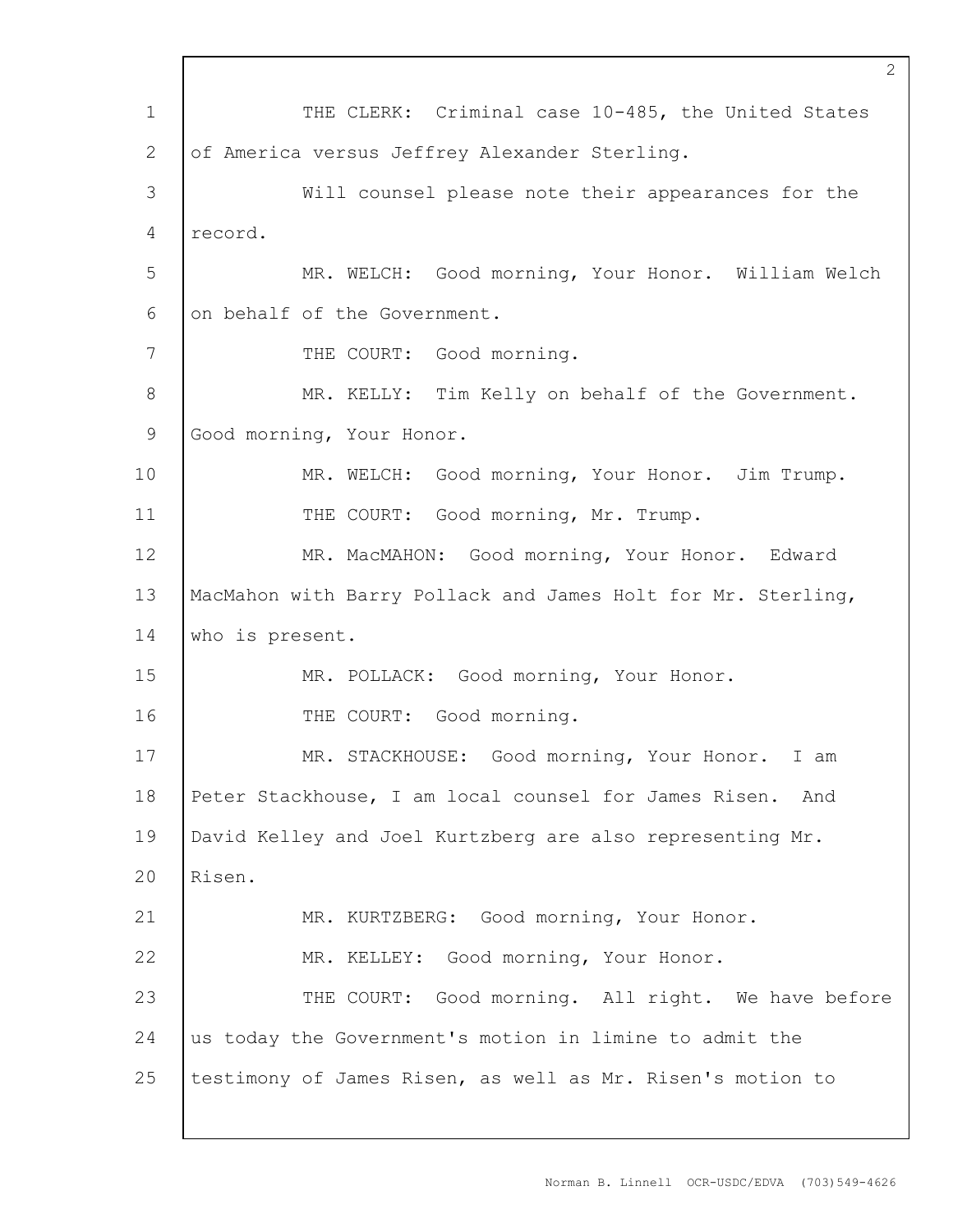1 quash.

14

2 3 4 The issues have been well briefed. They repeat to a significant degree issues that we had previously addressed in the grand jury proceedings.

5 6 7 8 9 10 As a preliminary matter, counsel, you are all aware that I had queried the Government as to whether it was interested in, for the purposes of having a complete record of these proceedings, removing the seal on the original motion to quash, the Government's response thereto, and my original memorandum opinion during the grand jury process.

11 12 13 Now, the memorandum opinion has been unsealed, and I believe it is almost entirely now unredacted and has been available publicly, correct? Yes, Mr. Welch?

MR. WELCH: Correct, that's right.

15 16 17 18 19 20 THE COURT: All right. The only reason I had asked the Government whether or not it made sense given the significance of the issues raised, and just to give context to that opinion, whether it made sense to have the pleadings that surrounded it also made public, was why I issued the order that I did.

21 22 23 24 25 I did receive, we have received the Government's opposition to that request, rightfully referring to the fact that grand jury proceedings are secret. I really, I don't believe have heard any position from the defendant or from Mr. Risen.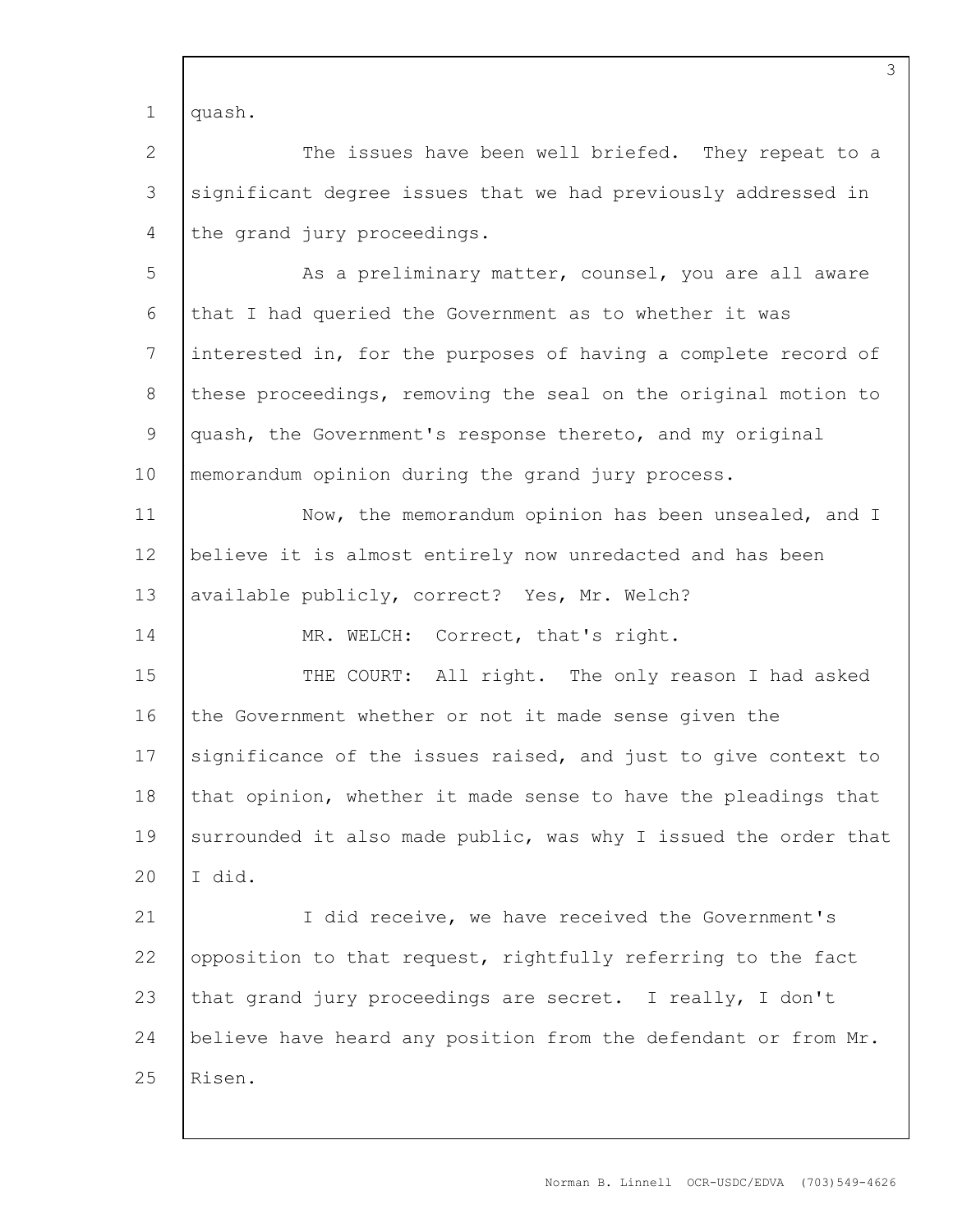| $1\,$          | But it's also true, with the Court's memorandum               |
|----------------|---------------------------------------------------------------|
| 2              | opinion being publicly available, I think there is probably   |
| 3              | enough public access to that issue at that level, and now the |
| 4              | issue has been reraised, the same basic legal issues are      |
| 5              | involved in the current motion to quash and the Government's  |
| 6              | motion in limine. So, I think there is enough public access.  |
| $\overline{7}$ | But if anyone wants to address that preliminary issue         |
| 8              | first, I will be glad to hear from them? No.                  |
| $\overline{9}$ | MR. KURTZBERG: Your Honor, Joel Kurtzberg for Mr.             |
| 10             | Risen.<br>I would just say that--                             |
| 11             | THE COURT: Mr. Kurtzberg, please be at the lectern.           |
| 12             | MR. KURTZBERG: Joel Kurtzberg for Mr. Risen, Your             |
| 13             | Honor.                                                        |
| 14             | Mr. Risen would be in favor of unsealing the papers           |
| 15             | for the very reasons that Your Honor has already pointed out. |
| 16             | We do think this is a matter of public interest.              |
| 17             | We also think that given the fact that the opinion            |
| 18             | has been now made public, that there is already public access |
| 19             | to the grand jury materials that are in question, so we can't |
| 20             | see any legitimate need to keep those matters sealed at this  |
| 21             | point.                                                        |
| 22             | THE COURT: All right. Mr. MacMahon, do you have any           |
| 23             | position?                                                     |
| 24             | MR. MacMAHON: Your Honor, we have always maintained           |
| 25             | that we would want a public trial in this case. And I think   |
|                |                                                               |

Norman B. Linnell OCR-USDC/EDVA (703)549-4626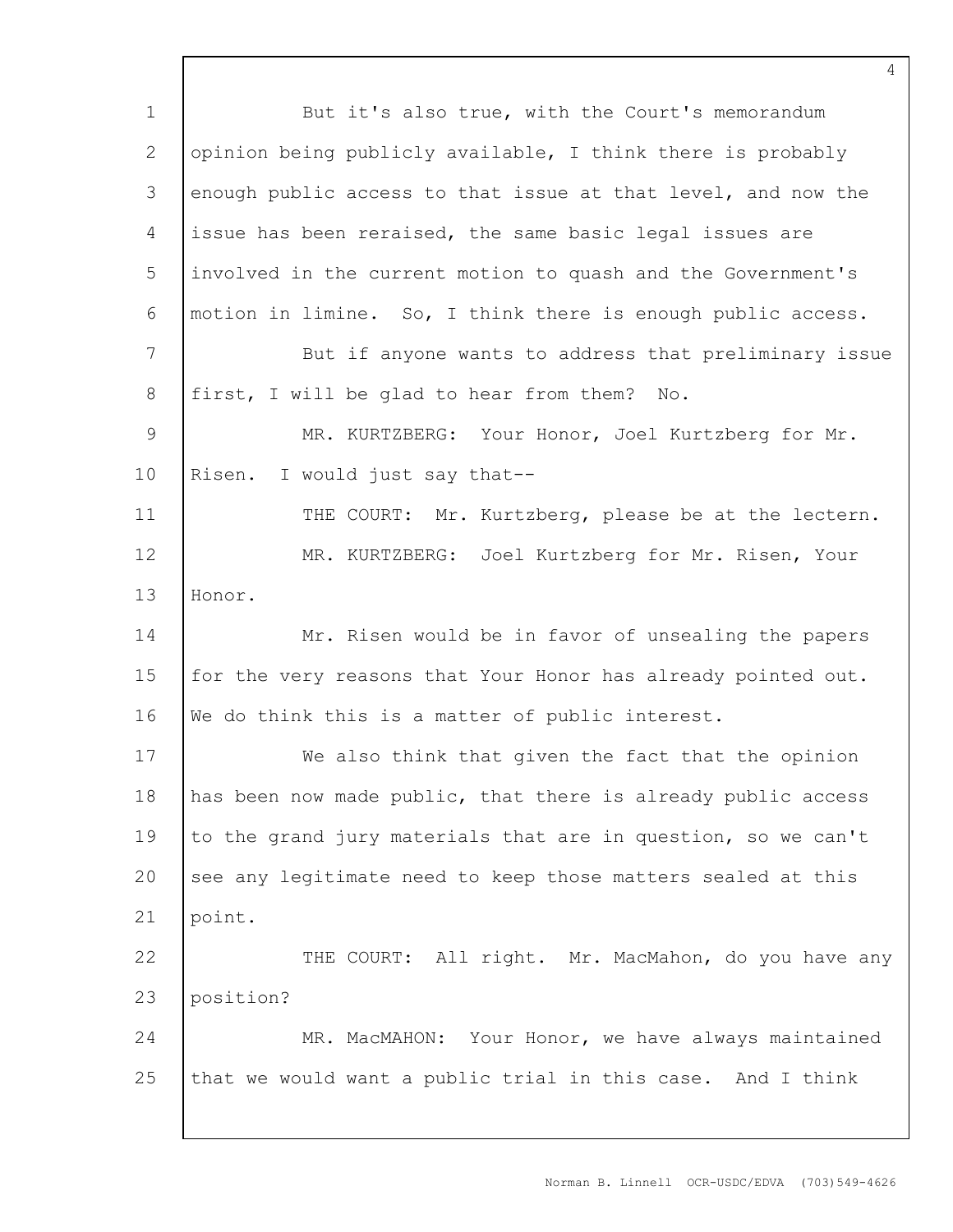1 2 3 4 5 6 there has been substantial, I don't want to say cherry-picking of disclosure of the information that has now been kept under seal, some of which I touched upon in my opposition to the motion in limine. But the idea of keeping this matter sealed, but only to the extent that the Government wants to release it, I don't think is appropriate.

7 8 9 10 11 12 And so, just in furtherance of Mr. Sterling's public trial rights, I think that it has to yield at this time and get some of this information out. Specifically the letter that was referenced in here, is referenced, it was something that was at the grand jury, it's in your opinion, and all we do is get their spin on what it is.

13 14 15 16 So, I don't think there is a compelling need at this time, Mr. Sterling hasn't worked at the CIA for over ten years, and so I don't see any compelling need under Rule 6(e) to keep this under seal.

17 18 19 20 21 THE COURT: Again, this has nothing to do with CIPA matters, that's a separate issue. And to the extent that there are any classified materials involved in that round of litigation within the grand jury proceedings, that would not be unsealed.

22 23 24 MR. MacMAHON: No, I understand that, Your Honor. I am not asking any classified information be disclosed. That's for another day.

25

THE COURT: All right. I think in this case, and I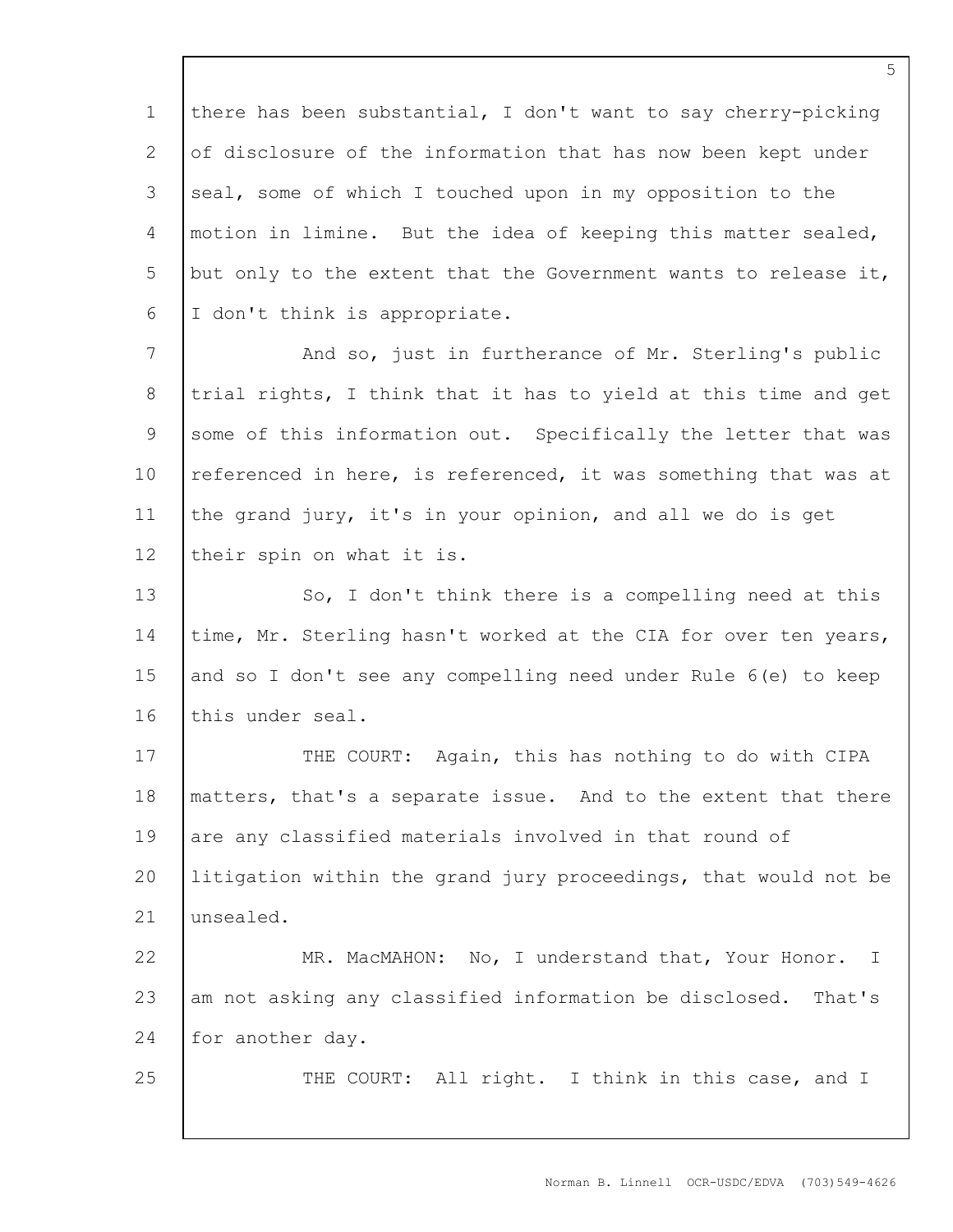1 2 3 4 5 6 7 8 9 10 11 12 13 14 15 16 17 18 19 20 21 22 23 24 25 did look with care at the Government's argument, and I completely agree with the Government that the grand jury proceedings, the standard rule is they are secret, but there are all sorts of exceptions that are made to secrecy. Jencks material, for instance, often involves grand jury testimony of witnesses that does become available publicly during a trial. The other thing is this does not involve grand jury testimony per se. I mean, we're not exposing a witness' testimony. One of the arguments the Government made, which is correct, is that witnesses need to feel secure if they go into the grand jury, which is a secret proceeding, that to the extent possible that testimony will be kept secret. There is no invasion of that particular concern here. I think given the fact that the Court's memorandum opinion, which summarizes some of that information that was in the pleadings, is already public, there has already been a partial disclosure. And the rule of completeness-- And this is a case, and particularly this aspect of the case has significant public interest and is of public concern, this whole issue about the role of the media in modern society, the rights of the First Amendment, the concerns about privacy, and government security, are all significant issues that I think the public has a right to have access to.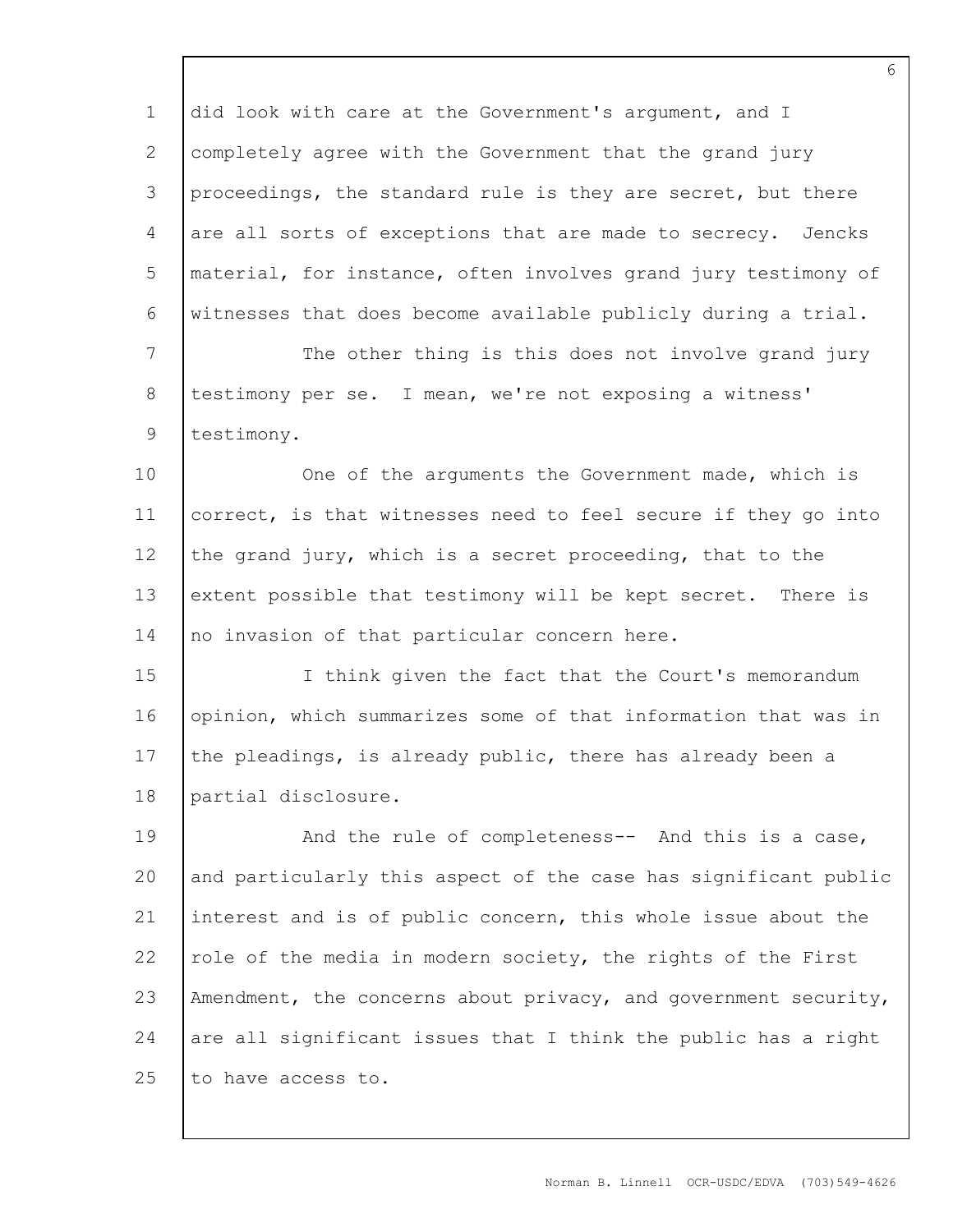| $\mathbf 1$     | So, I am going to overrule the Government's objection           |
|-----------------|-----------------------------------------------------------------|
| 2               | and direct that, obviously, with any CIPA matters that might be |
| 3               | a problem being kept redacted, that to the extent the memoranda |
| $\overline{4}$  | of the parties concerning that issue, the issue of the grand    |
| 5               | jury subpoena, be unsealed.                                     |
| 6               | And I will request that the Government make sure that           |
| $7\phantom{.0}$ | before we unseal anything, actually have the Government go      |
| 8               | ahead and file it so we are sure that there is no problem in    |
| $\mathsf 9$     | that respect.                                                   |
| 10              | All right. Now, the next issue then is, unless there            |
| 11              | are any other preliminary issues, the other issue to address is |
| 12              | the actual subpoena that is at issue today.                     |
| 13              | MR. KURTZBERG: I do have a preliminary issue, Your              |
| 14              | Honor, that I just would add.                                   |
| 15              | THE COURT: Yes.                                                 |
| 16              | MR. KURTZBERG: It is very similar to the issue that             |
| 17              | was just addressed by this Court. Mr. Risen filed his papers    |
| 18              | in this matter under seal because the filing was made before    |
| 19              | Your Honor actually made the opinion public.                    |
| 20              | We would propose, and we can get Your Honor a copy of           |
| 21              | what we would propose specifically, that the briefs that we     |
| 22              | filed now be unsealed to the extent that the information that   |
| 23              | is in our briefs simply is recounting things that have now      |
| 24              | since become public.                                            |
| 25              | THE COURT: I would assume the Government has no                 |
|                 |                                                                 |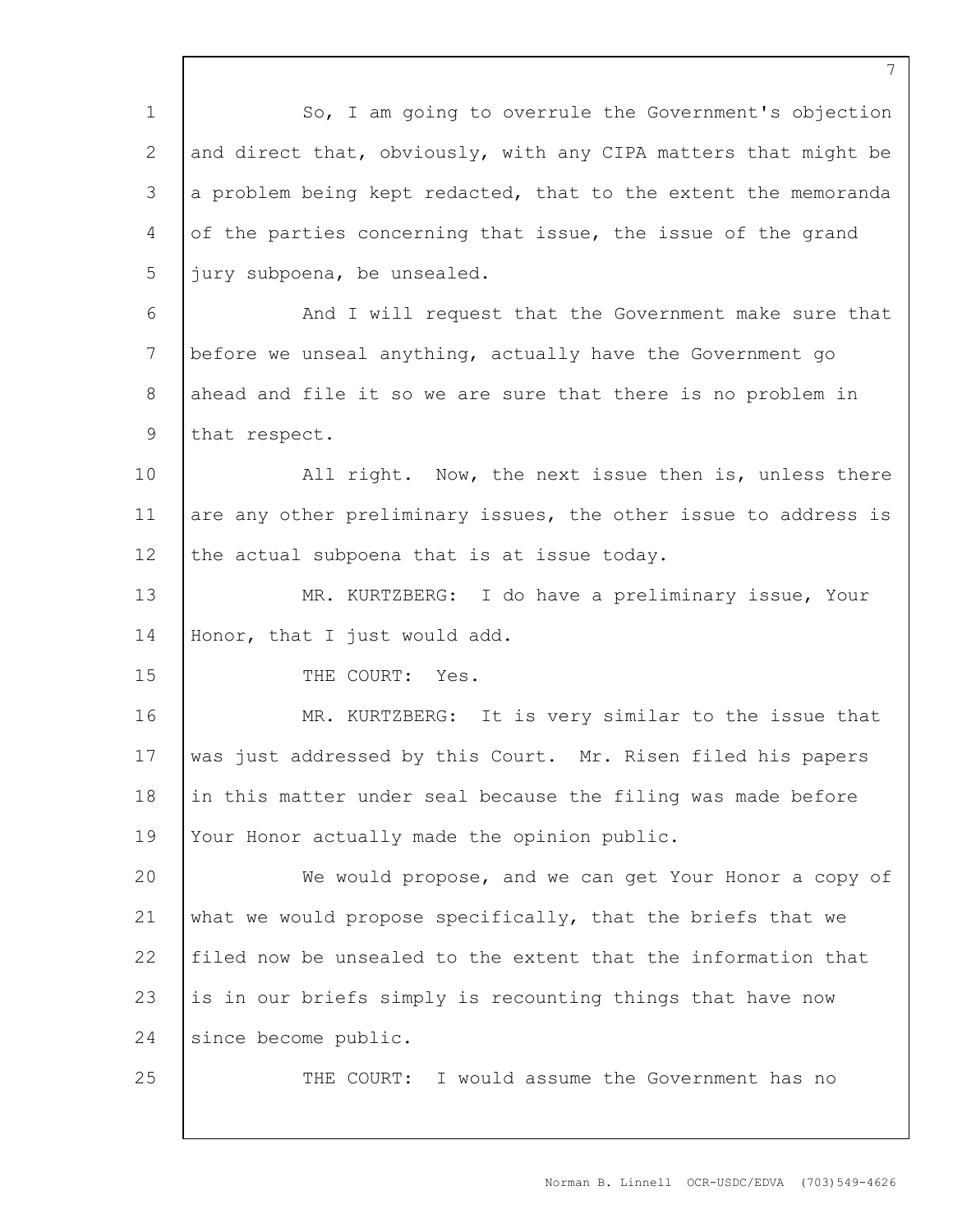1 2 3 4 objection to that. Again, Mr. Kurtzberg was not, has not been privy to any classified information. So, the only materials within their pleadings that did require sealing at one point were the things that revealed the Court's opinion.

5 6 7 8 MR. WELCH: In light of the Court's opinion, we would not object. I would add the following caveat. I do know, having reviewed the grand jury filings, at least in Mr. Risen's 2010 response, there is grand jury witness testimony mentioned.

9 10 11 12 So, to the extent that we will provide or unseal grand jury filings, we will do so consistent with the approach we took on the memorandum opinion, which is to redact names of witnesses from those filings.

13 14 15 16 17 18 As it relates to I believe Exhibits 1 through 10 of Mr. Kurtzberg's affidavit in his opposition to the trial subpoena, my memory is that there are no witness names except for the August 2008 transcript, which I believe does mention at least one witness by name. So, we are going to have to go through that and do a scrub of that.

19 20 THE COURT: And, Mr. Kurtzberg, you are not objecting to that?

MR. KURTZBERG: No, Your Honor.

21

22 23 THE COURT: All right, that's fine. All right, very good.

24 25 All right. Any other preliminary matters? No? All right. Then I will go ahead and ask each side if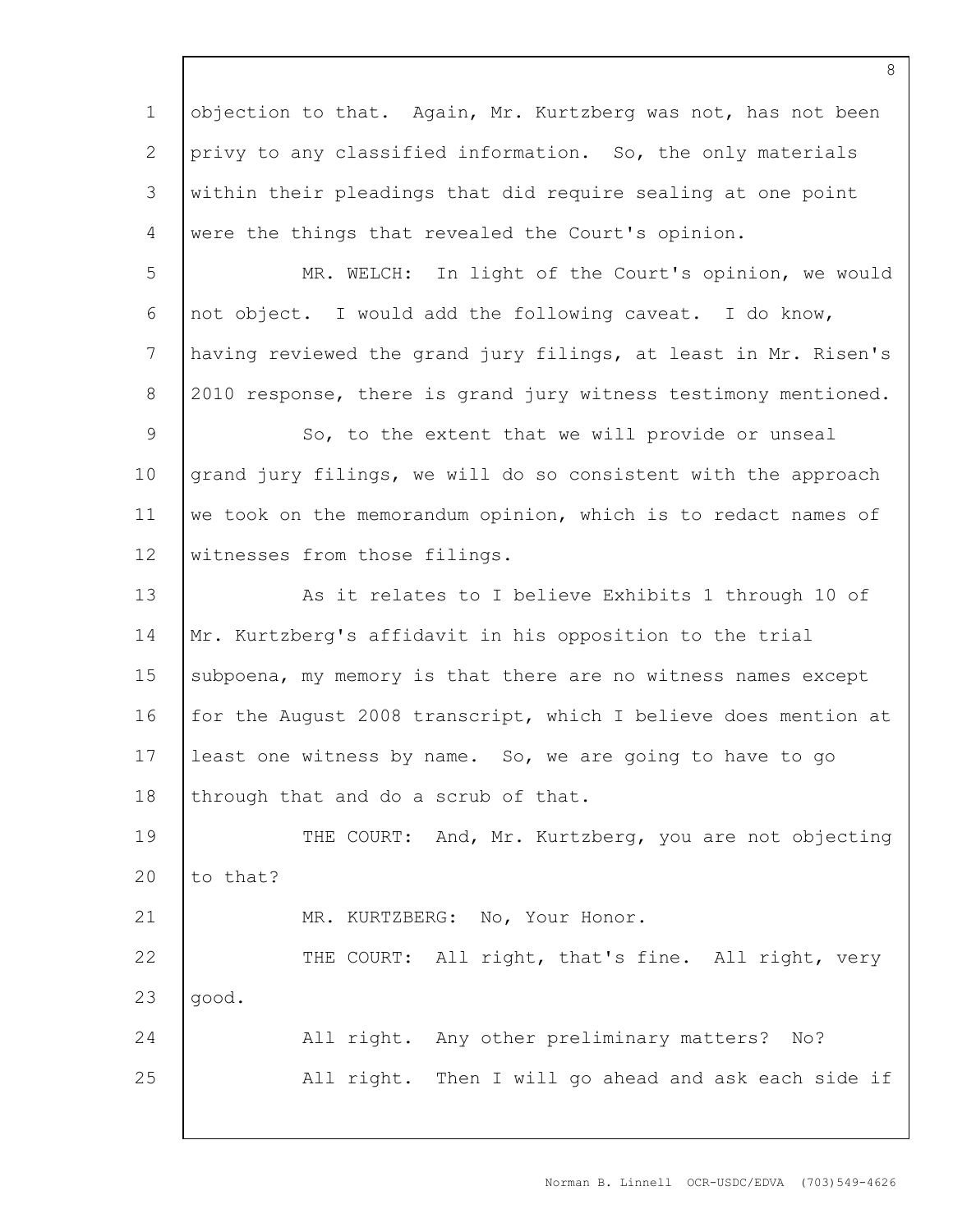1 2 3 4 5 6 7 8 9 10 11 12 13 14 15 16 17 18 19 20 21 22 23 24 25 there is anything in addition to what's been presented in your pleadings that you want to raise with the Court this morning? Any additional legal argument, any additional factual issue that you think the Court ought to consider? Mr. Welch. MR. WELCH: Thank you, Your Honor. I am going to do a couple of brief points that I think are worth mentioning. First, as it relates to the Branzburg precedent, I think it's important to note that the Supreme Court on two subsequent occasions has passed on Branzburg. We cited those opinions in our briefing papers, they are Cohen v. Cowles and University of Pennsylvania versus EEOC. But in each one of those cases they reaffirm the holding of Branzburg. The second point that I want to make is on the issue of Fourth Circuit precedent and the issue of balancing. And I think it's important to talk about this particular subject in light of the fact that we are now postindictment and dealing with a trial subpoena. Because I think there is a tendency to conflate the idea of a compelling interest with this notion of compelling need. And I think they are two different and distinct concepts. In the civil line of cases, as the Fourth Circuit addresses the issue of compelling interest, for example, in Ashcraft, and in some of the other civil cases, the discussion is uniquely factual. Meaning it has the flavor of compelling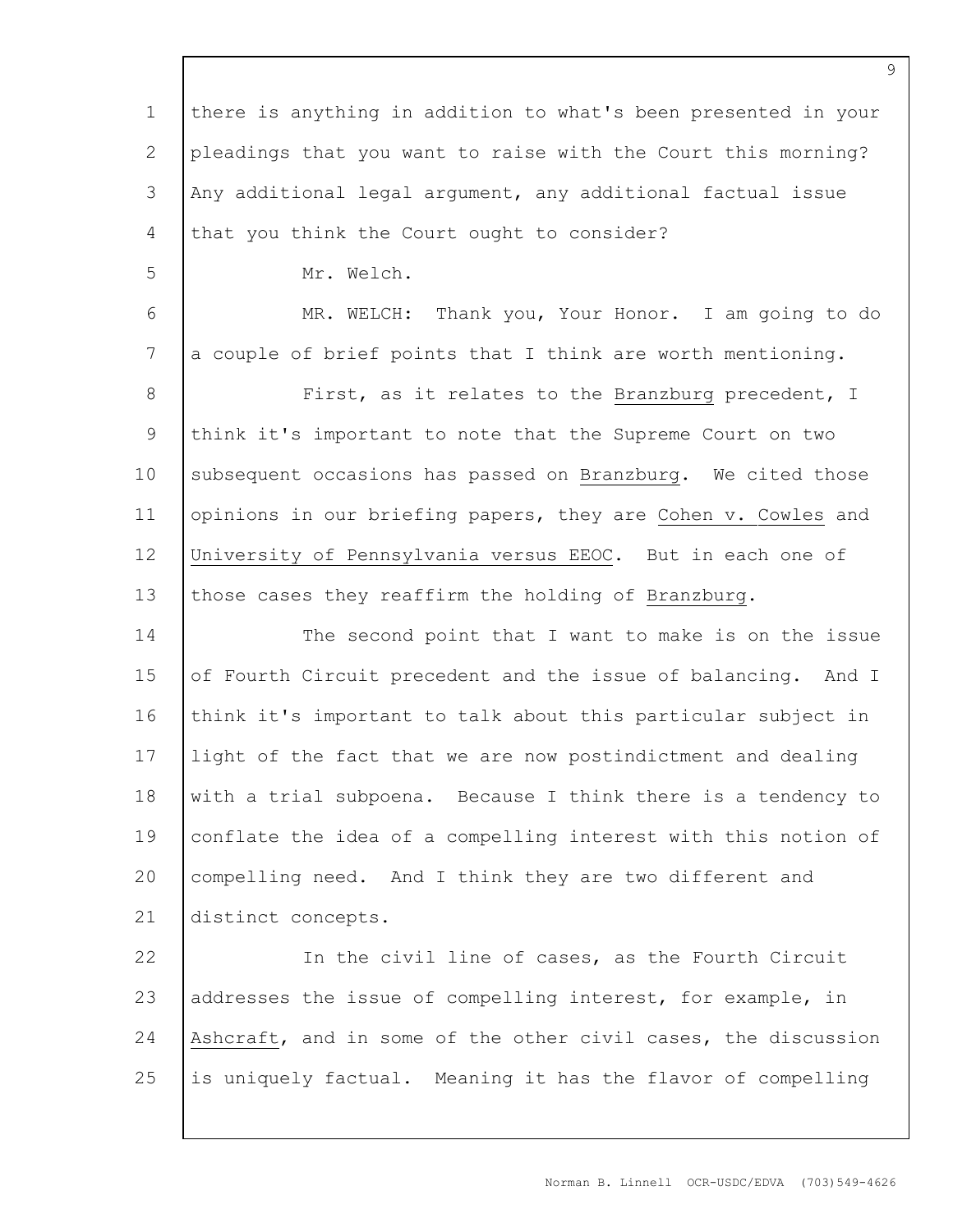1 need.

| $\mathbf{2}$ | And the reason that's the case is because in civil              |
|--------------|-----------------------------------------------------------------|
| 3            | cases, as the Court knows, it's a battle between two private    |
| 4            | litigants. And the government's interests, particularly in the  |
| 5            | criminal arena, don't present themselves. And so, there is no   |
| 6            | real discussion of compelling interest in the sense of the      |
| 7            | governmental interest, the state interest--                     |
| $8\,$        | THE COURT: Well, the government can have an interest            |
| $\mathsf 9$  | in civil litigation.                                            |
| 10           | MR. WELCH: They can, but in those particular cases              |
| 11           | you don't really see it in the way that you do in the criminal  |
| 12           | cases.                                                          |
| 13           | And that's why I want to focus on that issue because            |
| 14           | in the criminal arena, in any balancing text that the Court may |
| 15           | employ, the compelling interests at stake are not merely        |
| 16           | factual, it is not about need, but it is also about the         |
| 17           | interests behind the criminal justice system. It is the         |
| 18           | interest in the search for the truth. It's the interest in the  |
| 19           | jury having a right to every man's evidence. It's the interest  |
| 20           | in privileges being narrowly construed. It's the interest in    |
| 21           | certainty in jury verdicts.                                     |
| 22           | So, there are a number of compelling interests that             |
| 23           | exist that may not be discussed as robustly and as fulsomely in |
| 24           | the civil cases as exist certainly in this criminal matter.     |
| 25           | And so, going back to Branzburg, clearly that's a               |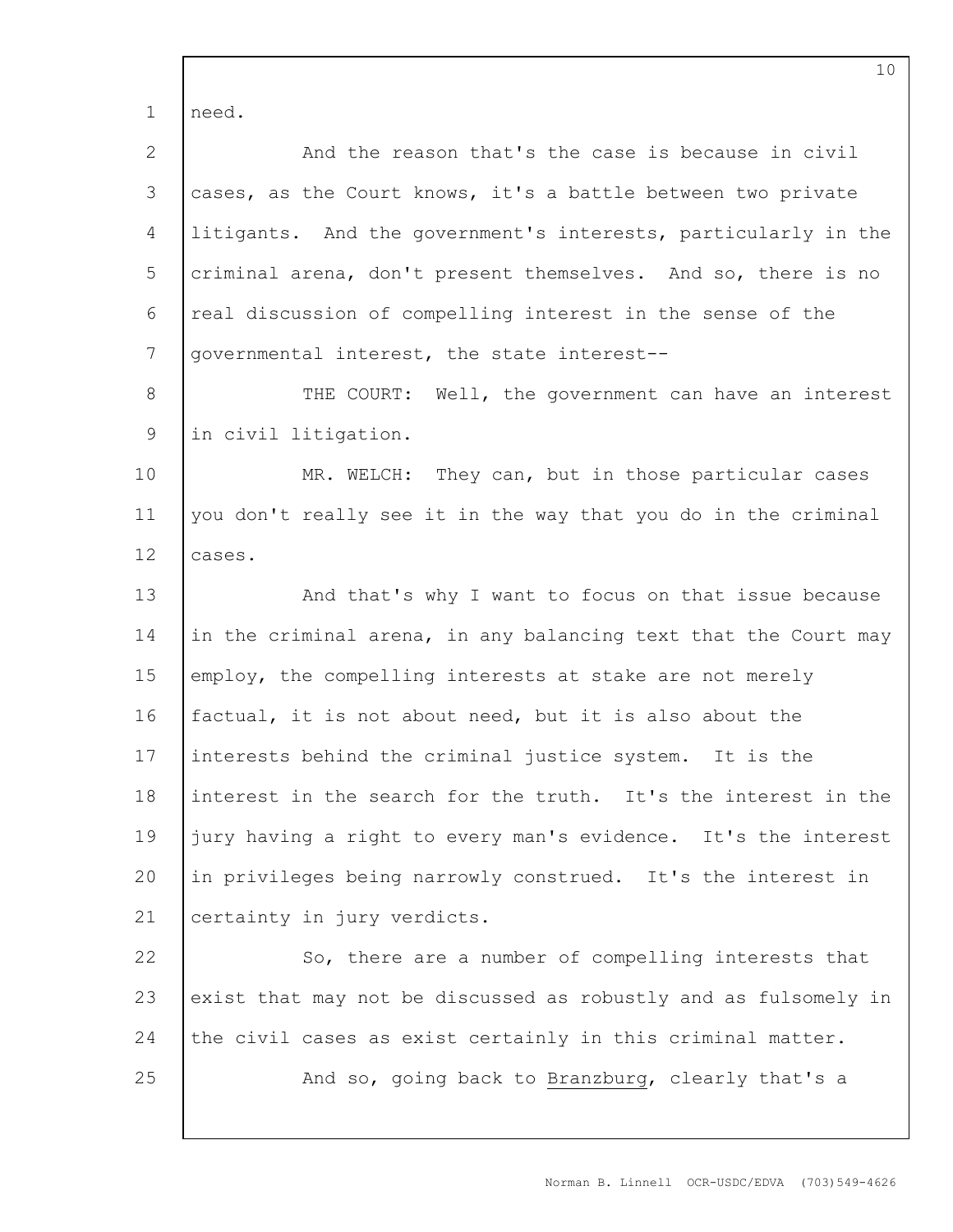1 2 3 4 5 6 case where a compelling interest, meaning the government's interest in the enforcement of its criminal laws, and in this particular case the additional paramount interest of the enforcement of our national security concerns, these are compelling interests that necessarily will be, must be part of any balancing test that the Court may employ.

7 8 9 So, I wanted to stress that portion of any analysis that this Court may adopt or employ if that's the approach that the Court takes.

10 11 12 13 14 The second point that I wanted to make is simply in talking about some of the Eastern District of Virginia precedent. In the Court's memorandum opinion the Court cited the King case, excuse me, the Court cited the Regan case for the proposition of using balancing in a criminal case.

15 16 17 18 19 20 21 22 I would simply point the Court to pages 6 and 7 of that opinion. And in that opinion the District Court specifically noted that this was not a case where a trial subpoena was being served on the reporter in order to prove criminal conduct of the defendant. And the Court quite explicitly said, this is not a case where the reporter is being called as an eyewitness, but rather was being called for a different purpose.

23 24 25 And the Court went on to specifically say that its holding, almost identical to the Court's terms in its memorandum opinion, might very well be different had there been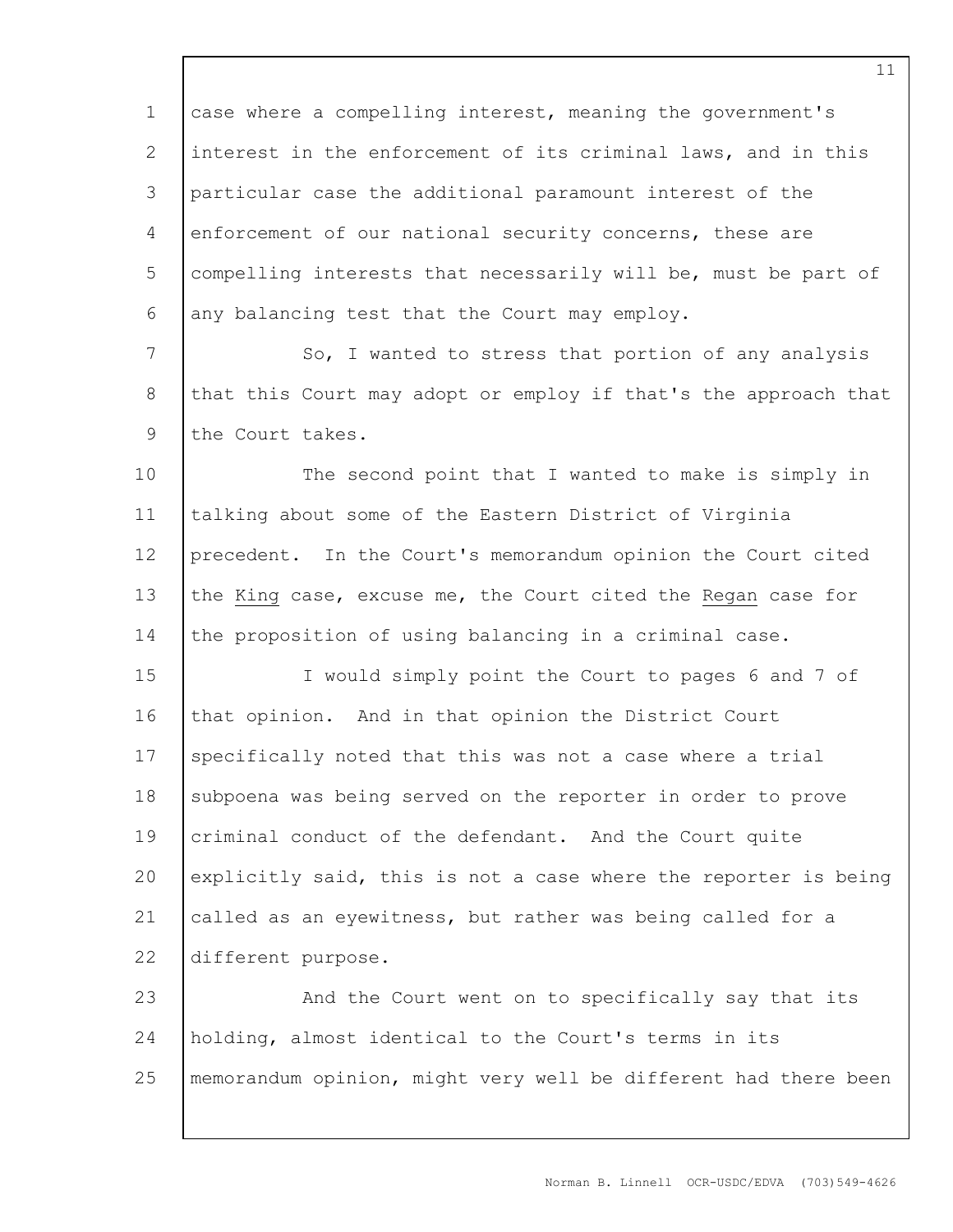| $\mathbf 1$    | an instance of a trial subpoena served on a journalist for      |
|----------------|-----------------------------------------------------------------|
| 2              | purposes of proving the criminal conduct of the defendant.      |
| 3              | THE COURT: And it said might be different, again,               |
| $\overline{4}$ | because, recognizing the need to do the balancing.              |
| 5              | MR. WELCH:<br>Understood.                                       |
| 6              | THE COURT: Right.                                               |
| $7\phantom{.}$ | MR. WELCH: And the last point I want to make is we              |
| 8              | clearly have advanced our position in the papers. And as the    |
| $\mathsf 9$    | Court knows, we are staking out the position legally that       |
| 10             | Branzburg controls. That if the Court doesn't find that and     |
| 11             | employs the balancing test, we have articulated how that should |
| 12             | be employed.                                                    |
| 13             | I do want to stress that from the review of the                 |
| 14             | Branzburg opinion and the Fourth Circuit precedent, that the    |
| 15             | idea of harassment and confidentiality is a conjunctive test.   |
| 16             | Meaning it's not an or, it's an and.                            |
| 17             | And we find our basis for that in Justice Powell's              |
| 18             | opinion in Branzburg where he himself links the two concepts.   |
| 19             | As cited in the Court's memorandum opinion, Justice Powell      |
| 20             | clearly says that in employing balancing, it might, there might |
| 21             | very well be a balancing where the confidential information is  |
| 22             | implicated without the legitimate need of law enforcement.      |
| 23             | In other words, he himself links confidentiality plus           |
| 24             | the lack of a legitimate compelling interest or lack of a       |
| 25             | legitimate need.                                                |
|                |                                                                 |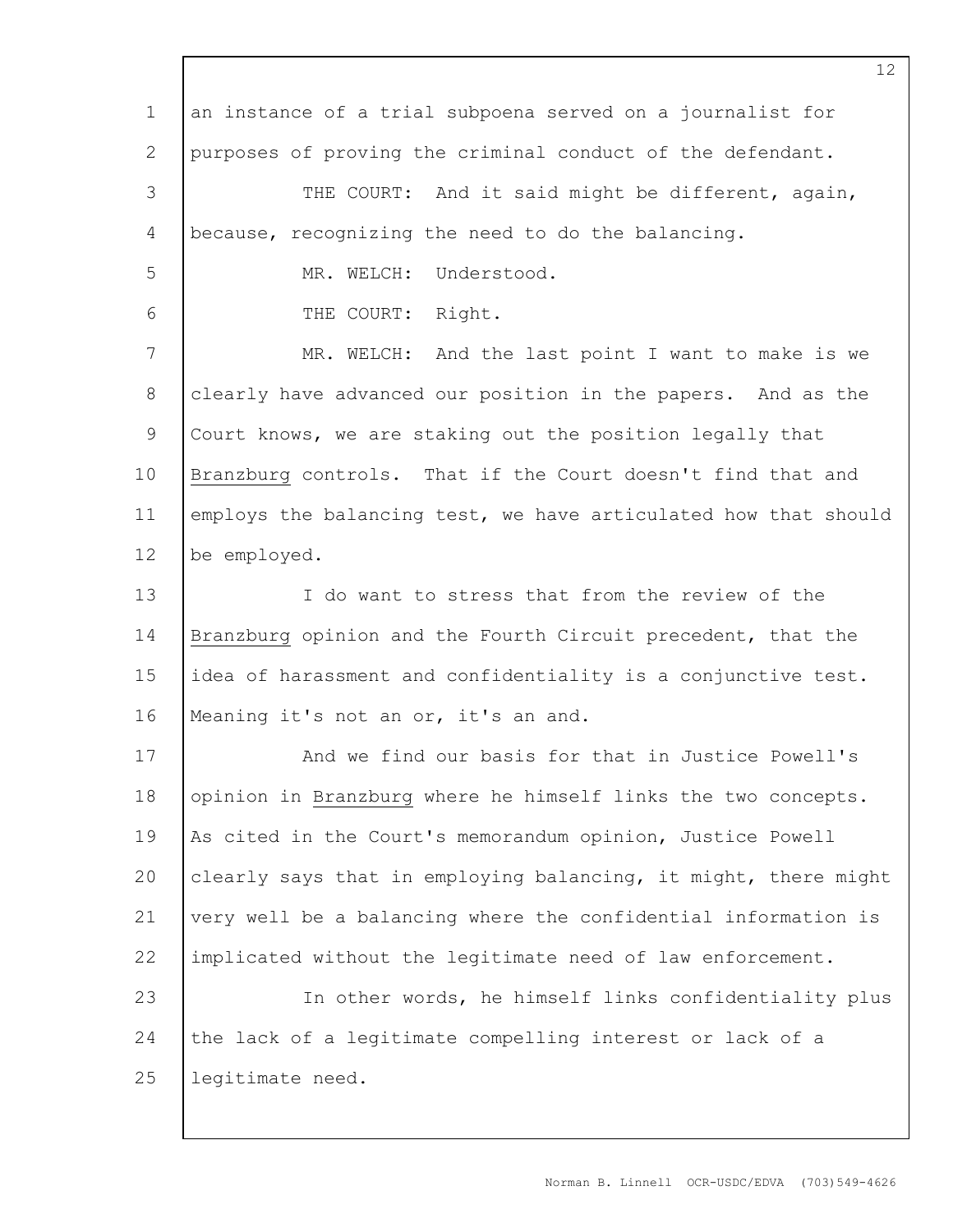| So, we would stress that it is not a disjunctive                |
|-----------------------------------------------------------------|
| test, but is a conjunctive test. That's the test that appears   |
| in Judge Powell's opinion, if that is the opinion that the      |
| Court is going to be relying upon in the sense of providing     |
| quidance, and that is also the test employed by the Fourth      |
| Circuit in Steelhammar, another criminal case, and in In re     |
| Shain.                                                          |
| THE COURT: Of course, as you know, I mean, Mr.                  |
| Risen's papers do indicate an argument that not only is there a |
| confidential agreement, I don't think there is any dispute      |
| about that, but also that there have been significant           |
| government interests in stifling his reportage in particular,   |
| while on a general basis an actual campaign against certain     |
| types of news reporting that probes into areas that the         |
| government doesn't want revealed.                               |
| MR. WELCH: It does.                                             |
| That is certainly in the papers.<br>THE COURT:                  |
| MR. WELCH: That is certainly in the papers. And the             |
| one comment or the response to that I would add is the trial    |
| subpoena is different. Certainly issued by a different line     |
| prosecutor. It's approved by a different administration.        |
| And finally, I would even question the basis for                |
| which anyone would make a factual finding of the predicate of   |
| harassment.                                                     |
| In other words, it is somewhat ironic that the basis            |
|                                                                 |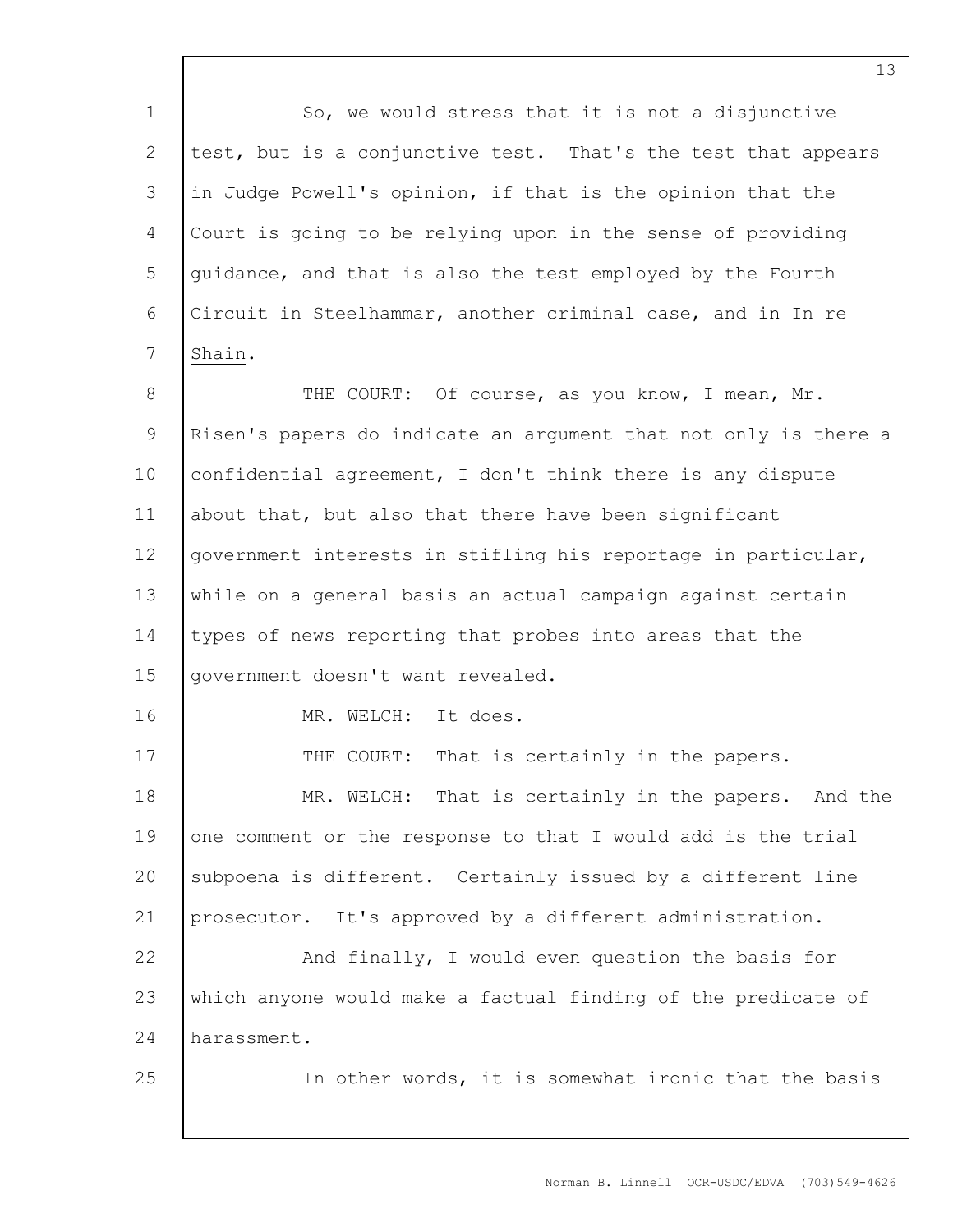1 2 3 4 5 6 7 8 for harassment is really a First Amendment expression of criticism of Mr. Risen's work. That is the theme of what appears in the affidavit. And the harassment can only be a linkage of that criticism with the actual service of the grand jury subpoenas or the trial subpoenas. In this particular case we're only dealing with a trial subpoena. There has been no linkage of those First Amendment expressions with what occurred in this particular matter.

9 10 11 12 13 14 15 16 17 18 THE COURT: All right. Now, if the Court determines, I mean, I have already-- The legal analysis of this issue I think has already been expressed by this Court in its memorandum opinion on the grand jury issue. We are in a different setting now because the burden of proof is higher on the Government, it's not just probable cause, which is all you needed in the grand jury. And as you know, I made the finding that based on the evidence that you all had proffered to the Court, there was more than abundant evidence to get an indictment because all you need is probable cause.

19 20 21 22 23 24 25 The other major difference between the trial setting and the grand jury setting is that hearsay evidence is permissible in the grand jury. Whereas it is not in the trial. And at least one of the witnesses to whom you have made a reference, I believe, would be not able to testify at the trial because that witness' testimony would be hearsay. MR. WELCH: Correct.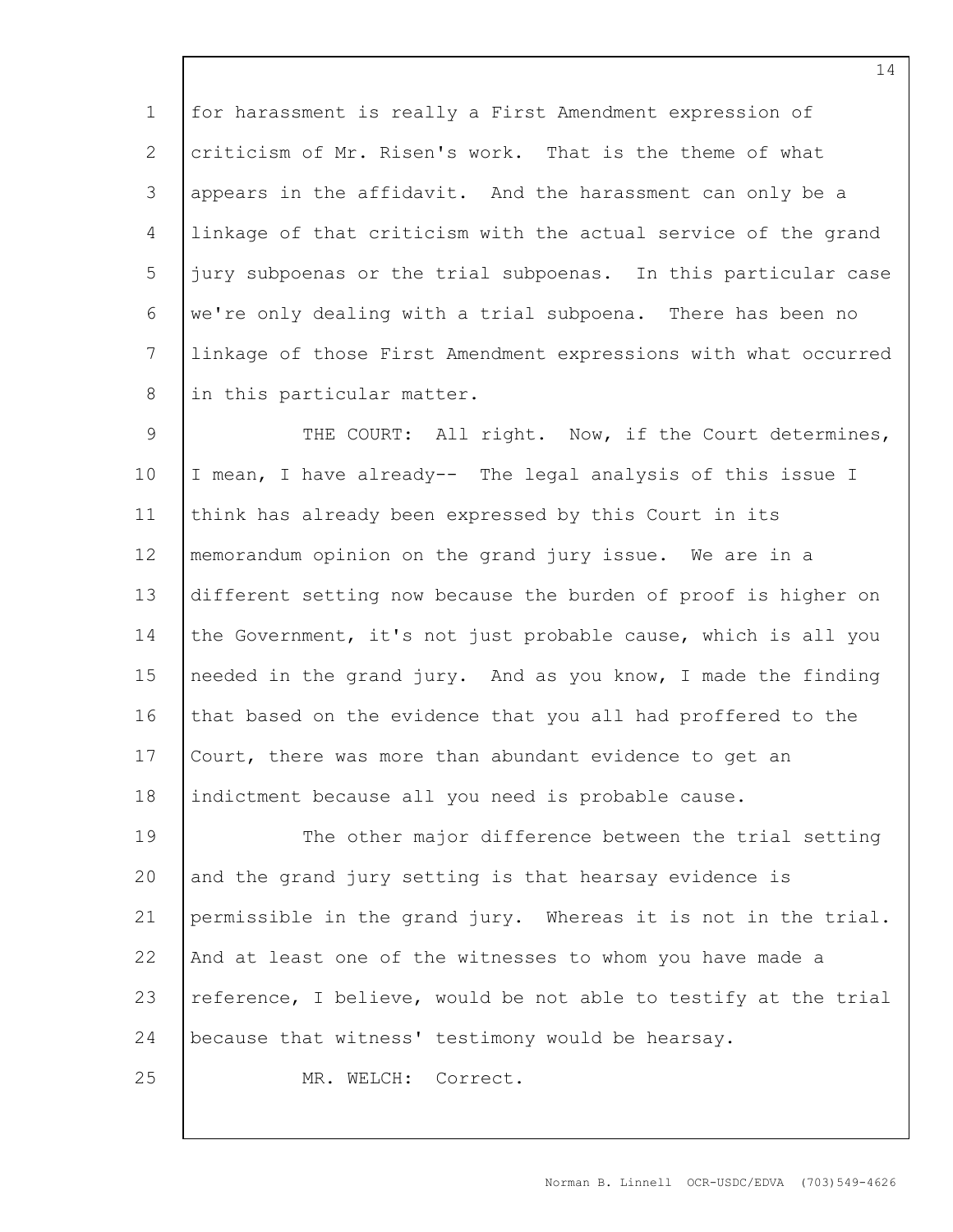1 2 3 4 5 6 7 8 9 10 11 12 13 14 15 16 17 18 19 20 21 22 23 24 25 THE COURT: And so, there is a different tension. And I suggested that in the original opinion, and that is quite clear at this level. However, what I am not convinced I yet have sufficiently developed in this record is, because your papers don't present it, is I really don't know what your trial evidence looks like. How can the Court, taking the balancing approach that I believe is the correct approach here, make the decision as to whether or not the evidence is necessary for the Government when I don't know what the Government's evidence is? I mean, I have a general idea from the grand jury issues. And I don't mind telling you, it appears to be pretty strong evidence, very strong circumstantial evidence. And as you know, the standard jury instruction that the Court gives to a jury is that direct and indirect, or direct and circumstantial evidence is worthy of the same degree of credibility and the jury is to use all of it in coming to its conclusion. And so, you have a lot of indirect evidence. In your papers, and even today, you have described Mr. Risen as being an eyewitness or your only direct evidence. I don't know if I can actually accept that representation on the record that I have before me because I haven't seen, given a proffer of what your trial evidence looks like. MR. WELCH: Let me respond in two ways. The first is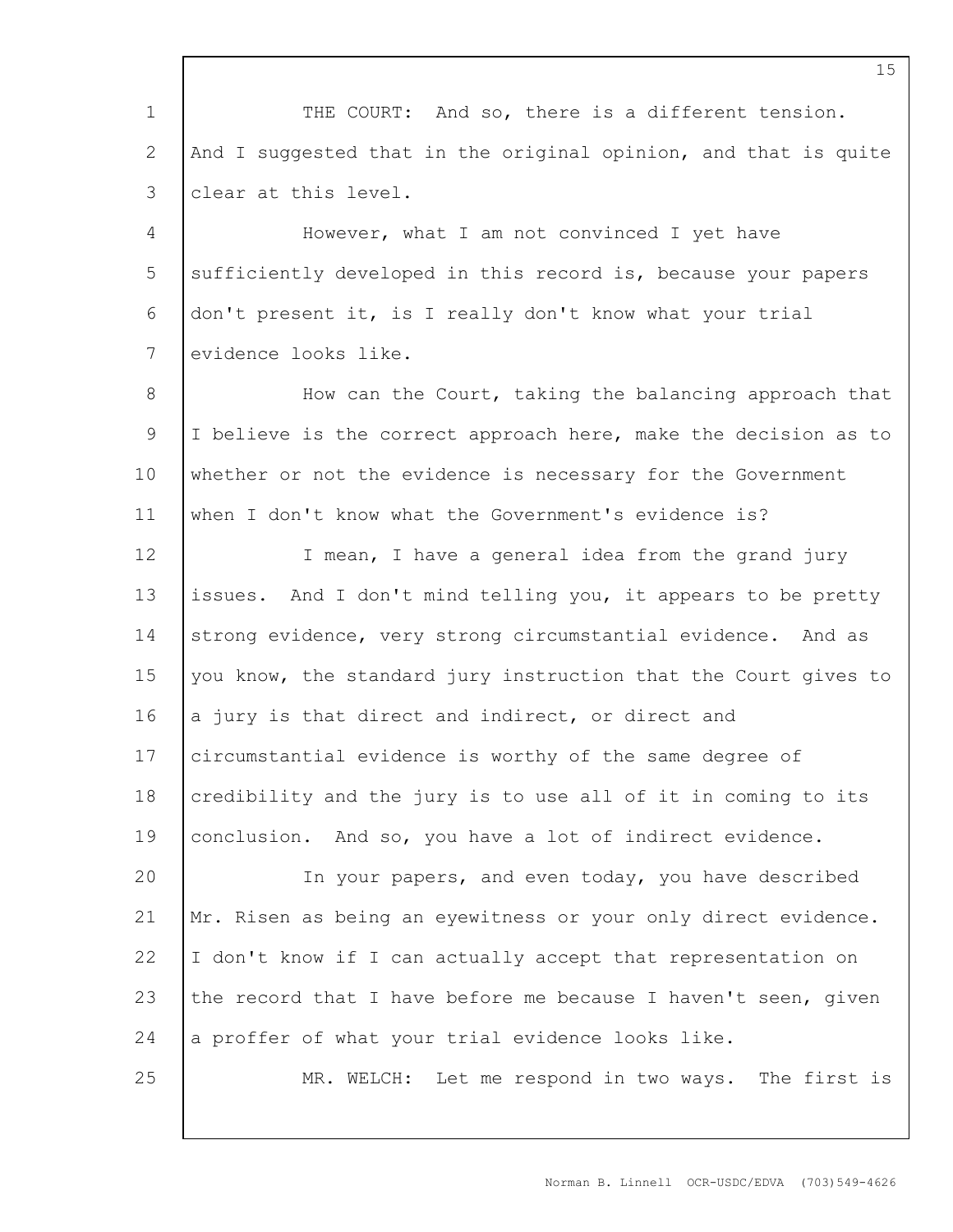1 a legal, the second is a factual.

2 3 4 5 The legal response is you can decide the issue because it goes back to my initial point, which is this notion of a compelling interest in the sense of the interests of the criminal justice system.

6 7 8 9 10 11 In that sense, the compelling criminal interests, the truth-seeking function and those sort of things, cause the First Amendment privilege, assuming it serves as the basis for the privilege, and I am not quibbling about that in the sense of this discussion, must cause it to yield in this context, in this criminal context.

12 13 14 15 16 So, in some sense the idea of need or a heightened need slips away in light of the reduced First Amendment protections vis-a-vis the compelling criminal justice interests, but also secondarily the grand jury allegations that the information disseminated was false and misleading.

17 18 So, from a strictly legal standpoint, as well as what the Court already knows, the Court can issue its ruling.

19 20 21 22 23 24 25 But from a factual standpoint, the presumption or the basis for the Court's observation is in some sense an observation that we lawyers often engage in. There is no difference between direct and circumstantial evidence. That's what the jury instruction says. That's what the Courts of Appeal say repeatedly. But that's different for 12 people who don't study law books and come in invariably for the very first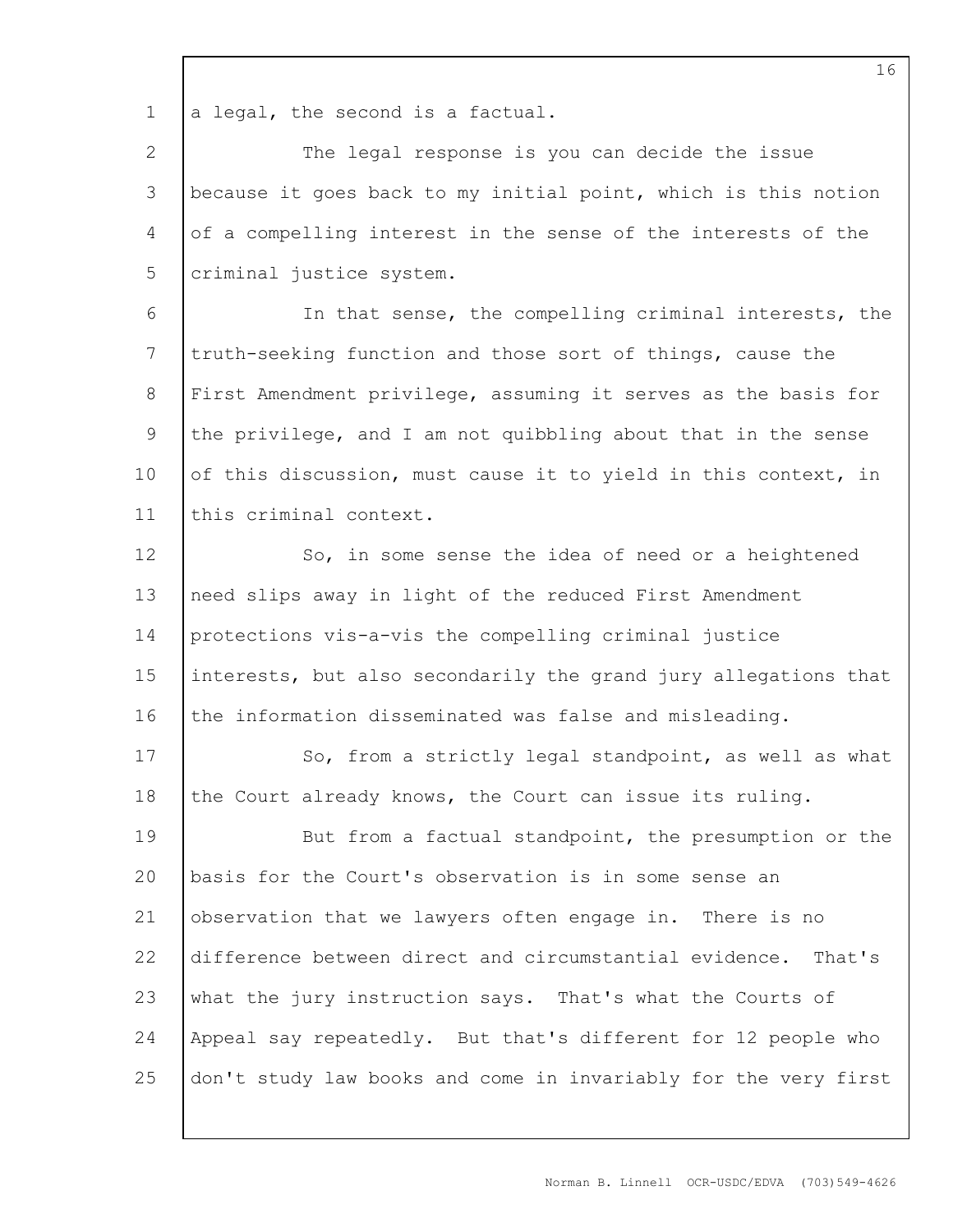1 time to hear a criminal trial.

| $\mathbf{2}$    | And it reminds me of what Justice Souter said in U.S.           |
|-----------------|-----------------------------------------------------------------|
| $\mathcal{S}$   | versus Old Chief where he talks about the reasonable            |
| 4               | expectations of jurors and he talks about the burden of proof   |
| 5               | on the Government in how trials are not syllogisms, but are     |
| 6               | stories that need to be laid out.                               |
| $7\phantom{.0}$ | And there is a difference between direct evidence and           |
| 8               | circumstantial evidence. I hate to use this example, but I      |
| $\mathsf 9$     | think we all know the difference given what happened in Florida |
| 10              | three days ago.                                                 |
| 11              | So, as lawyers we can stand up and talk about the               |
| 12              | fact that there is no difference. From a practical standpoint   |
| 13              | as a former prosecutor, I know the Court knows there is a       |
| 14              | fundamental difference when you're trying to put a case on.     |
| 15              | So, I think the Government is entitled to put on its            |
| 16              | direct evidence where available, where privileges must yield in |
| 17              | light of the compelling criminal interests at stake, because a  |
| 18              | jury is entitled to know the information. And there is this     |
| 19              | truth-seeking function in which there should be a certainty     |
| 20              | about the verdicts.                                             |
| 21              | THE COURT: All right, thank you.                                |
| 22              | All right, let me find out, Mr. MacMahon, do you have           |
| 23              | anything you want to arque first?                               |
| 24              | MR. MacMAHON: Thank you, Your Honor. We will rest               |
| 25              | on the pleadings that we've filed. It's obvious from your       |
|                 |                                                                 |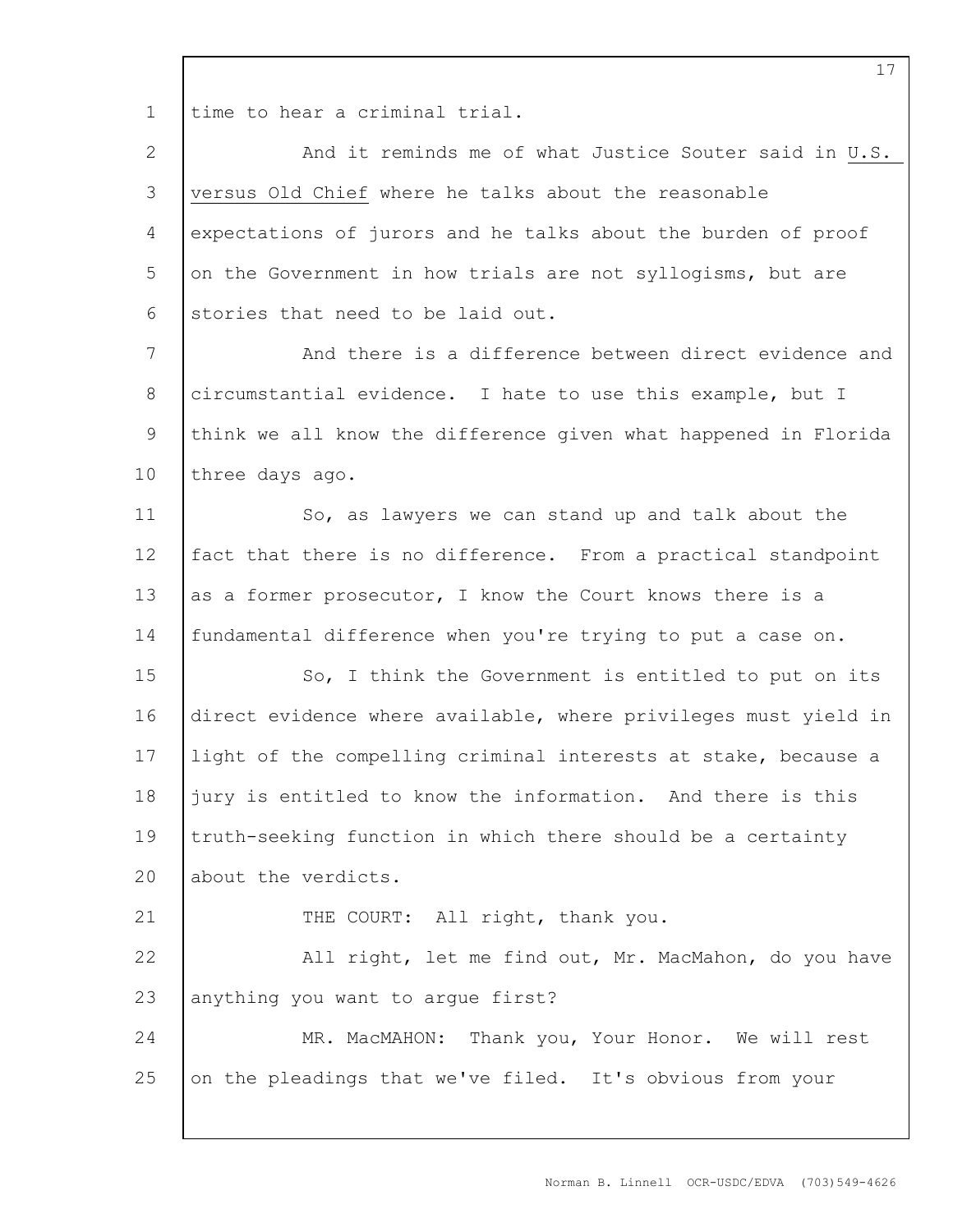1 2 3 questions that you read what we filed as to the speculative nature of at least a motion in limine. And as to the subpoena, we don't take any position on that.

4 5 6 7 8 9 10 11 12 13 14 15 THE COURT: Well, let me ask you a question. In Mr. Risen's pleadings, I am looking at pages 45 and 46, he has agreed to testify to a limited degree in this trial. And the four areas that he has agreed to testify to are: Number 1, that he wrote a particular newspaper article or chapter of a book. 2, that a particular newspaper article or a book chapter that he wrote is accurate. 3, that the statements referred to in his newspaper article or book chapter as being made by an unnamed source were in fact made to him by an unnamed source. And 4, that statements referred to in his newspaper article or book chapter as being made by an identified source were in fact made to him by that identified source.

16 17 18 19 20 All right. If Mr. Sterling had not been the source of those materials, and Mr. Risen is in the courtroom and had testified on direct to these four categories, don't you think you could stand up and ask him, Mr. Risen, is Jeffrey Sterling the unidentified source you've described in your testimony?

21 22 23 24 25 MR. MacMAHON: Well, Your Honor, I don't want to speculate as to how the trial would go and as to whether I would accept the stipulation from Mr. Risen if he went forward. THE COURT: But if you did not ask that question, then my second question to you is, if you did not ask that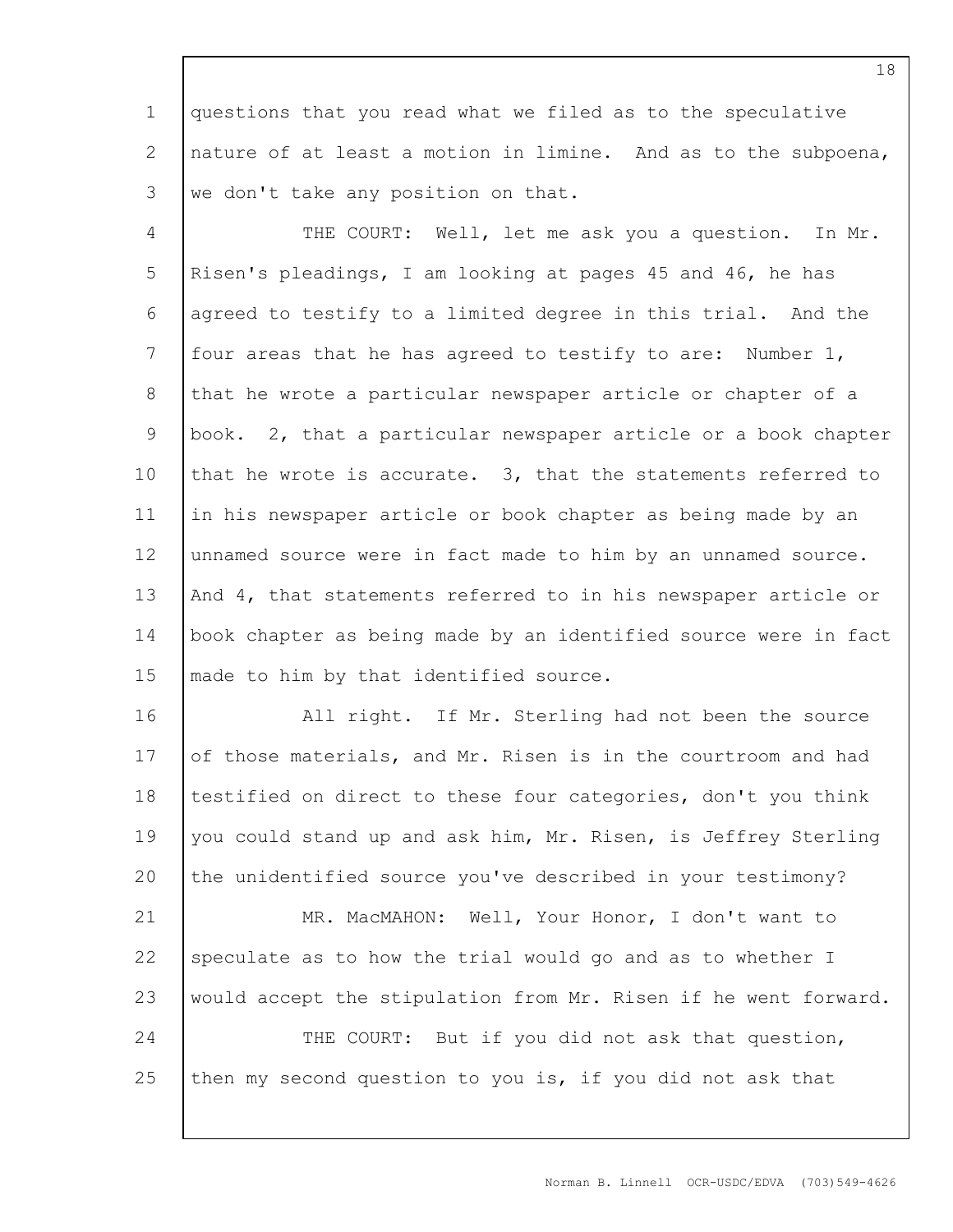1 2 3 4 5 6 7 8 9 10 11 12 13 14 15 16 17 18 19 20 21 22 23 24 25 question, so Mr. Risen did in fact testify to those four areas, you chose not to cross-examine him, can the Government at the end of the case argue about that? MR. MacMAHON: If I didn't cross-examine any witness, they could argue about it. Mr. Sterling has the right to make the Government prove their case and produce no evidence whatsoever. So, if they wanted to argue that that was, that I had made this glaring error or there is an inference that could be drawn -- THE COURT: That's the question. MR. MacMAHON: -- because I didn't ask him, that would be up to the Government to do that. THE COURT: And don't you think that that question and asking a Northern Virginia, smart jury, because we don't have stupid juries in this jurisdiction, they are real smart, would understand clearly the inference of that question? MR. MacMAHON: I wouldn't-- My luck with juries in this court, Your Honor, I am not exactly sure I am in a good position to answer that. But if that's the way it goes, that's the way it goes. But I don't think at this stage in time that it's fair or appropriate to ask what we are going to do as a defense strategy, what we intend to do, evidence to put on or anything in the realm, in this motion.

Norman B. Linnell OCR-USDC/EDVA (703)549-4626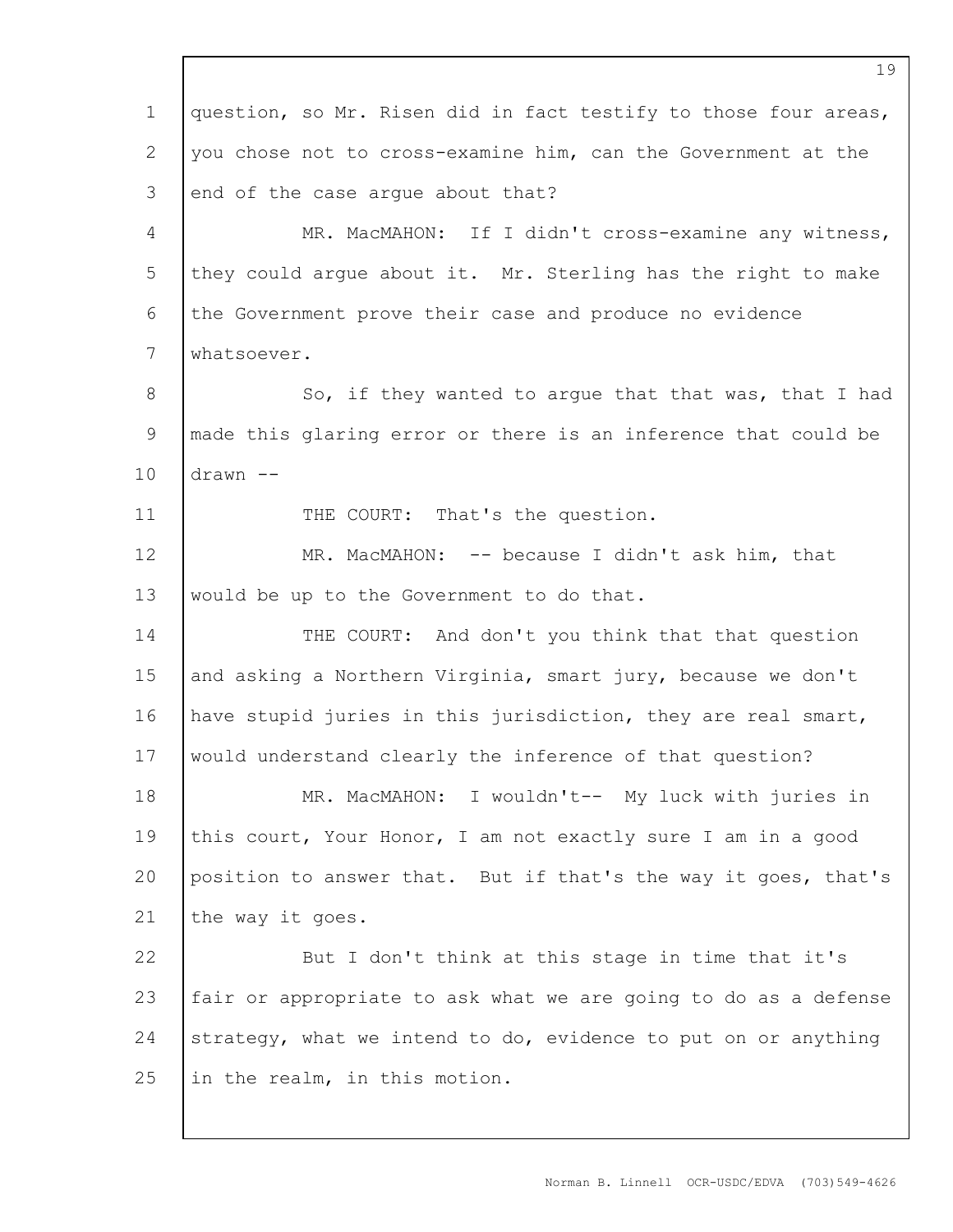1 2 3 4 5 6 7 8 9 10 11 12 13 14 15 16 17 18 19 20 21 22 23 24 25 THE COURT: All right. Mr. Welch or Mr. Trump or any of the three of you as prosecutors, do you see any reason why you could not make that argument to the jury? That that would in any respect tread on the presumption of innocence or on the shifting of burden concerns? MR. WELCH: Meaning if there is a failure to cross-examine on essentially the authentication issues? THE COURT: Well, no, I mean, on really the core issue. Because I think within the scope of what Mr. Risen has agreed to testify to, that question could be asked. It's not asking for anyone to be identified. It's for someone to be nonidentified, so to speak. MR. WELCH: Correct. And-- THE COURT: And, therefore, if the question were not asked, don't you think you as the prosecutor could argue the inference of the failure to probe the witness on that issue? MR. WELCH: Yes, I think we could. THE COURT: And going one step further, it's my understanding, and I will let Mr. Risen's counsel address this issue, that the newsman's privilege can be waived by the source. In other words, if I gave a confidential statement to Mr. Risen under the agreement that he would not reveal that confidence, and then I say to him, go ahead, you can reveal it, that's the end of it. Mr. Risen cannot independently stand up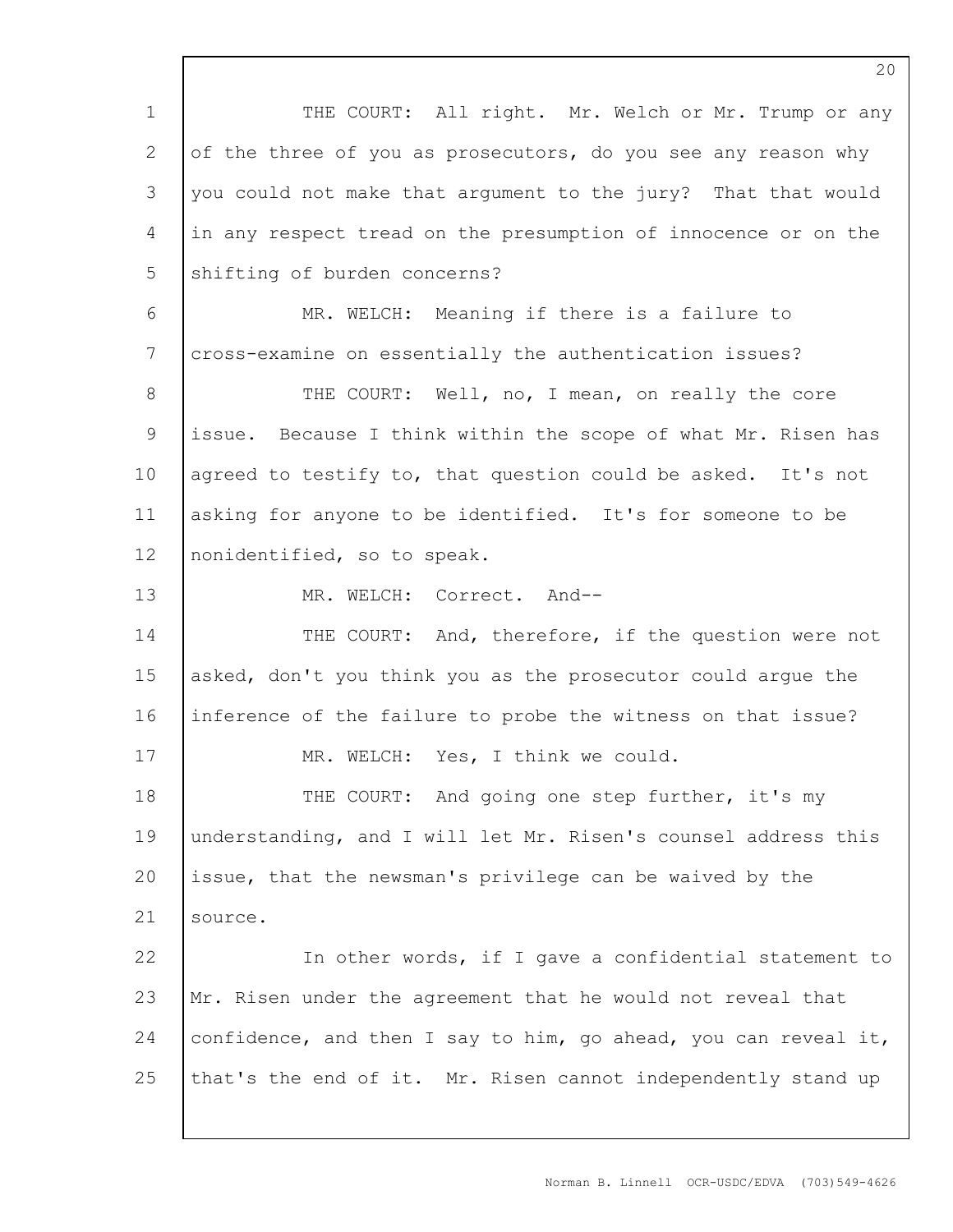| $\mathbf 1$     | and say, no, Brinkema, I don't want to reveal you as the        |
|-----------------|-----------------------------------------------------------------|
| $\mathbf{2}$    | source.                                                         |
| 3               | MR. WELCH: With all due respect, I don't think                  |
| $\overline{4}$  | that's the law. I think if the source agrees to release the     |
| 5               | reporter, the journalist from the privilege, it lessens         |
| 6               | considerably the First Amendment issues, the First Amendment    |
| $7\phantom{.0}$ | protections. I don't believe, and I would defer to Mr.          |
| 8               | Kurtzberg on this because I don't think I am an expert on it,   |
| 9               | but I feel like I know it pretty well, I don't think that would |
| 10              | cause an express or absolute waiver of it.                      |
| 11              | THE COURT: All right. Mr. Kurtzberg, now you are                |
| 12              | Answer that question first for me, please.<br>on.               |
| 13              | MR. KURTZBERG: I am happy to, Your Honor.                       |
| 14              | I don't believe that it is correct that a source or             |
| 15              | an alleged source can waive the privilege. The courts that      |
| 16              | have decided that issue or that have addressed that issue have  |
| 17              | I believe universally held that it is the journalist's          |
| 18              | privilege, and it is only the journalist who can decide whether |
| 19              | or not to waive it.                                             |
| 20              | So, there are certain instances publicly where a                |
| 21              | journalist has said, I am going to waive because my source      |
| 22              | released me from my promise, but it is always the journalist    |
| 23              | who has the decision to make as to whether or not that the      |
| 24              | privilege would be waived.                                      |
| 25              | THE COURT: In the context of a criminal case, which             |
|                 |                                                                 |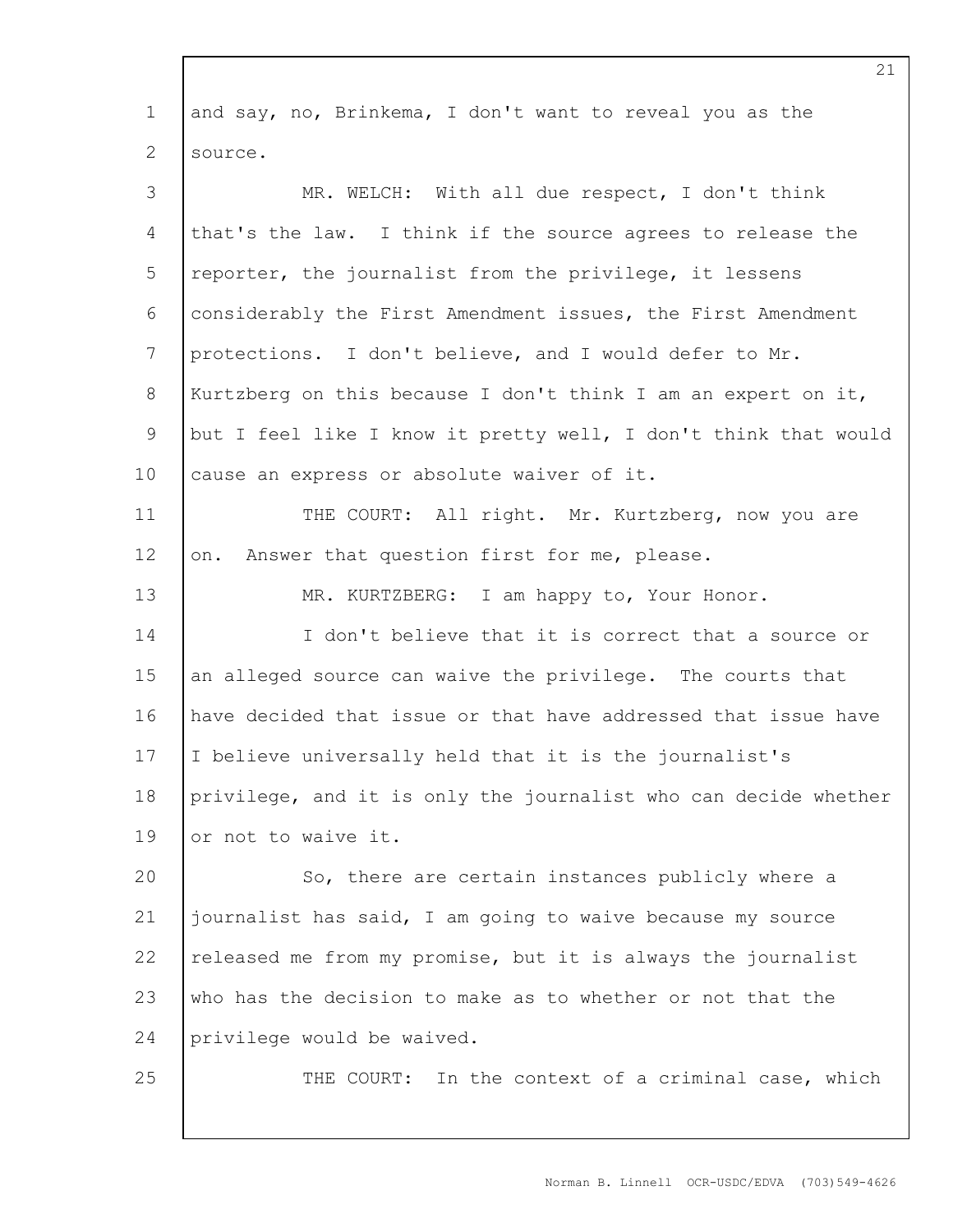1 2 3 4 5 6 7 8 9 10 11 12 13 14 15 16 17 18 19 20 21 22 23 24 25 this is, if someone who was not a source were to want to ask a reporter, not to indicate who the source was, but to confirm that he or she was not the source, do you think the newsman's privilege would shield that reporter from the obligation to at least answer that question? MR. KURTZBERG: I believe that it might, Your Honor. It depends very much on the context. All of this analysis is very context dependent. But the reason why it might is because if those types of questions were allowed, then by a process of elimination they could be asked repeatedly to a journalist. So, can you rule out Person X. And the next person comes along, can you rule out Person Y. Can you rule out Person Z. And some point if those questions were permitted, effectively the journalist is being asked to make very clear who the source is or isn't. So, I do believe that it could trigger the journalist's privilege. THE COURT: But it depends on the context. MR. KURTZBERG: I do believe all of this depends on context since we are talking about a balancing test, Your Honor. THE COURT: And if there were in fact no other major contenders as the source, and so the one question that is being asked is, am I the source, that answer could be done? MR. KURTZBERG: Again, I think it depends. It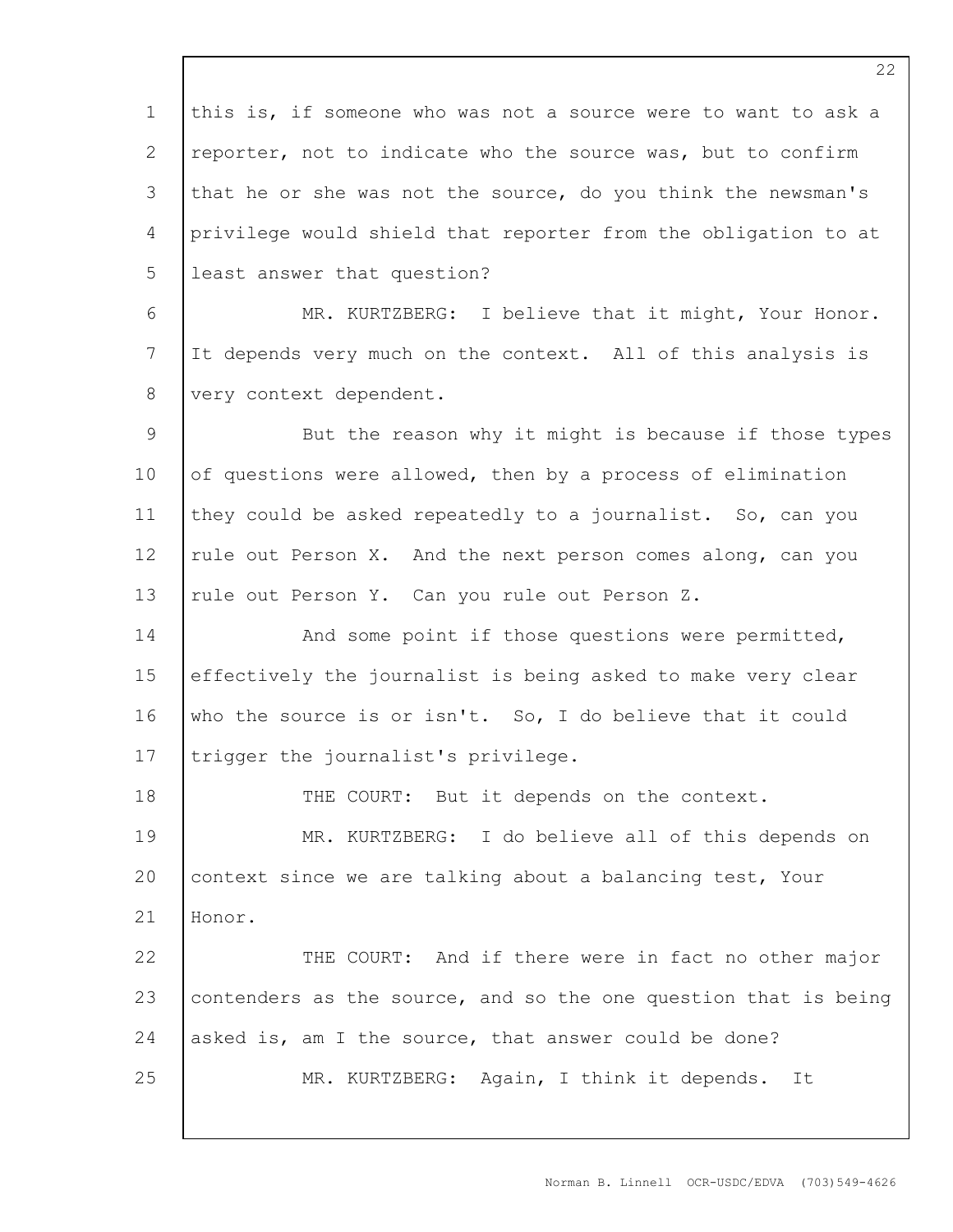1 2 3 4 5 6 7 8 9 10 11 12 13 14 15 16 17 18 19 20 21 22 23 24 25 depends upon the context. But I do think that as a general matter Mr. Risen's position is that once you go down that road of identifying this person is or is not a source and confirming the truth of whether a person is or is not a source, you've opened the door to any questions about whether someone else is or is not the source. And so, I do think that even in that context, that it may trigger the journalist's privilege, and the balancing would need to be done. THE COURT: All right. I will let you make your presentation. MR. KURTZBERG: Sure. Your Honor, I would like to just highlight a few points for you that aren't necessarily expressly addressed in the papers. The first is that I don't think that the Government ever really comes to grips with the burden of proof that is placed on them in performing the relevant balance. And I would like to highlight just a few examples of that for you, one of which you touched upon in your questions to Mr. Welch. You talked about the fact that this is a different setting than the grand jury setting. And most notably that there are hearsay exceptions or that hearsay is permitted in that context, is not permitted at trial unless there is an applicable exception. But what the Government's papers fail to do-- And you highlighted that there may be one witness, for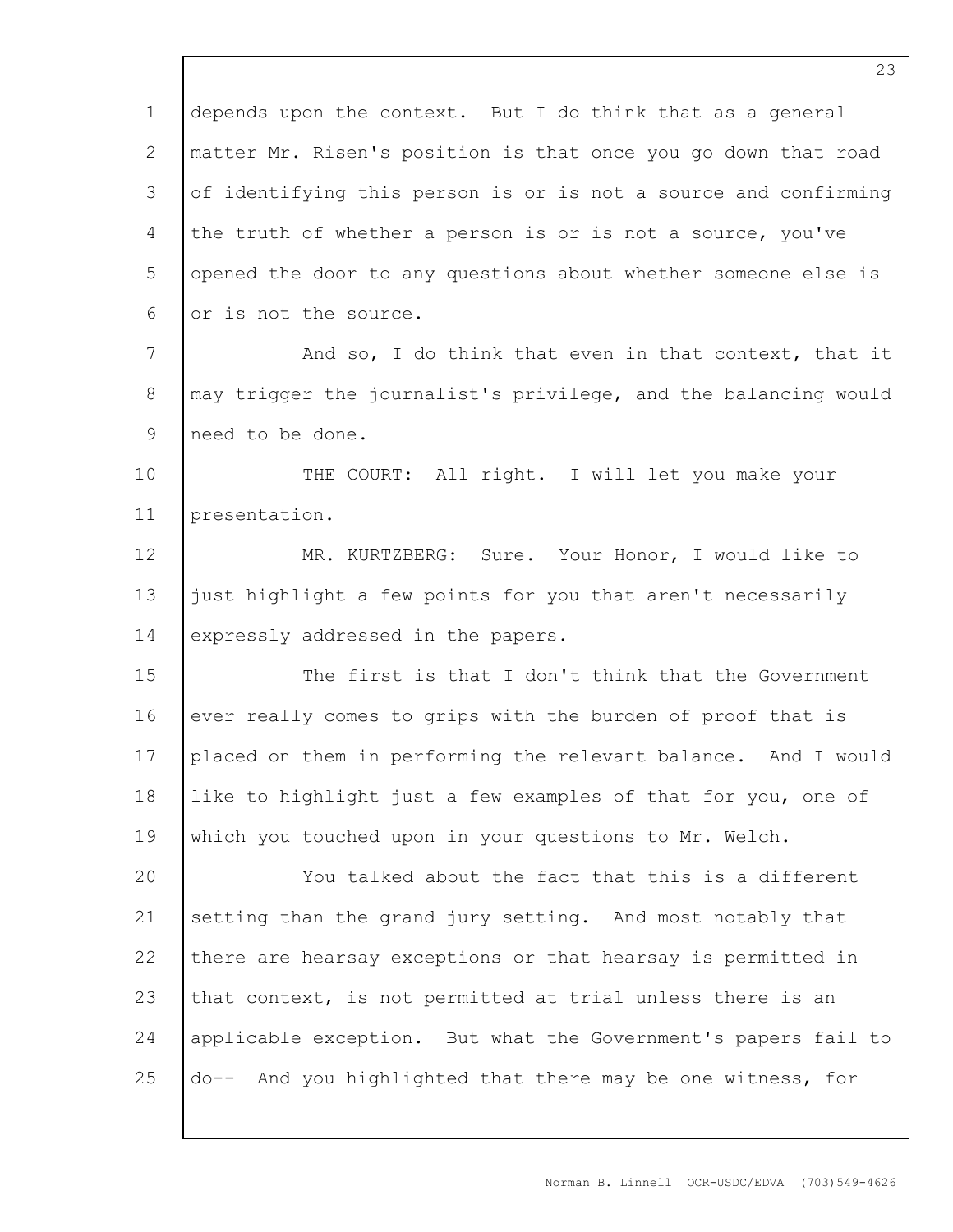1 2 3 4 example, that was referenced in your opinion, not by name, but that may not have admissible testimony. What the Government hasn't done is made an affirmative showing, as they are required to do, that that testimony is unavailable.

5 6 7 8 9 10 And in fact, as to two witnesses, if you look at their reply brief at page 26, they suggest that there are two witnesses that may have inadmissible testimony absent some exception. They refer to testimony of an ex-girlfriend of Mr. Sterling and then to another witness that was referred to in Mr. Risen's papers.

11 12 13 14 15 16 17 18 But what the Government hasn't done, as we believe they are required to do, is set forth what their case is going to look like. And the requirement that they show that there aren't reasonable alternatives to Mr. Risen's testimony, I agree, Your Honor, how can you weigh and do the balancing if they have not made a motion in limine first to say that, okay, there is hearsay testimony from these two witnesses, here is why it should come in.

19 20 21 22 23 24 25 I mean, I think there are arguments that can be made as to why hearsay in the two examples they give in their reply brief on page 26, that that testimony might be admissible. And it is not my job as the attorney to Mr. Risen to come here and say look, here are the reasons why that potential hearsay testimony is admissible, because the burden of proof is on them.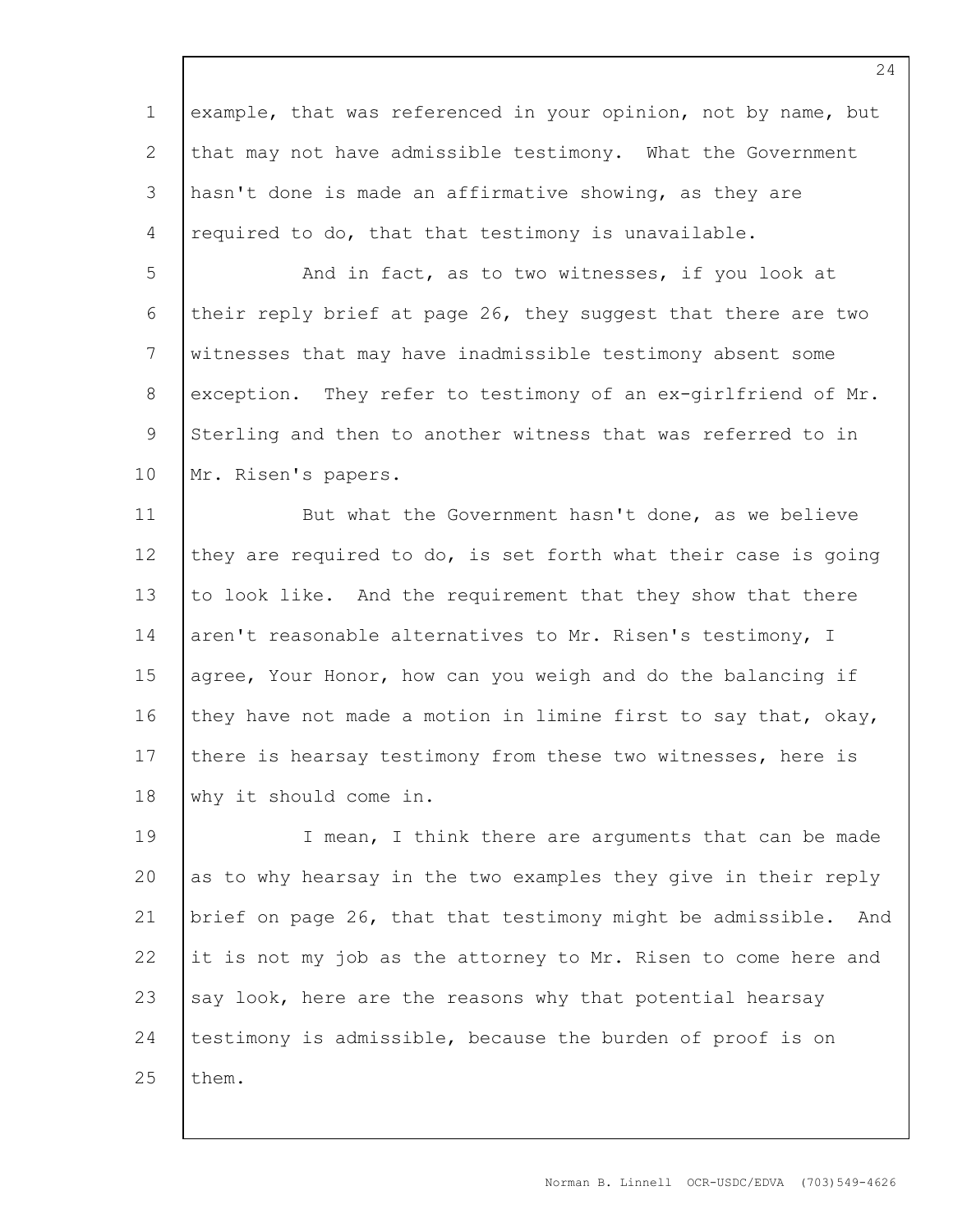1 2 3 4 5 6 7 8 9 10 11 12 13 14 15 16 17 18 19 20 21 22 23 24 25 They needed to come to you and say, the reporter should be the last resort, not the first resort. Why this is the first motion in limine that I am aware of as to a witness' testimony coming in, and it's of a reporter, before you are getting a motion in limine that hearsay evidence from other people should come in, I don't understand. And in fact-- THE COURT: Well, you have got Crawford now. You have got very strong Supreme Court law as to the ability to bring hearsay evidence into a criminal trial. Pre-Crawford you could use 804, the residual hearsay exceptions, and probably most of that would have come in in this case, but you can't do that anymore. So, I think that argument probably wouldn't fly. MR. KURTZBERG: But, Your Honor, I believe, first of all, let's just take the two examples. They actually cite in their papers as to the testimony of Mr. Sterling's ex-girlfriend, suggest that it wouldn't be admissible because they cite to a Fourth Circuit case about the marital privilege. And in fact, if you look at the case they cite, the case holds the exact opposite. It holds that if you are not married, even if you have been living together I believe for 26 years in that case, the marital privilege doesn't apply. So, the Government finds itself in this odd position I think of actually making arguments to you which I think on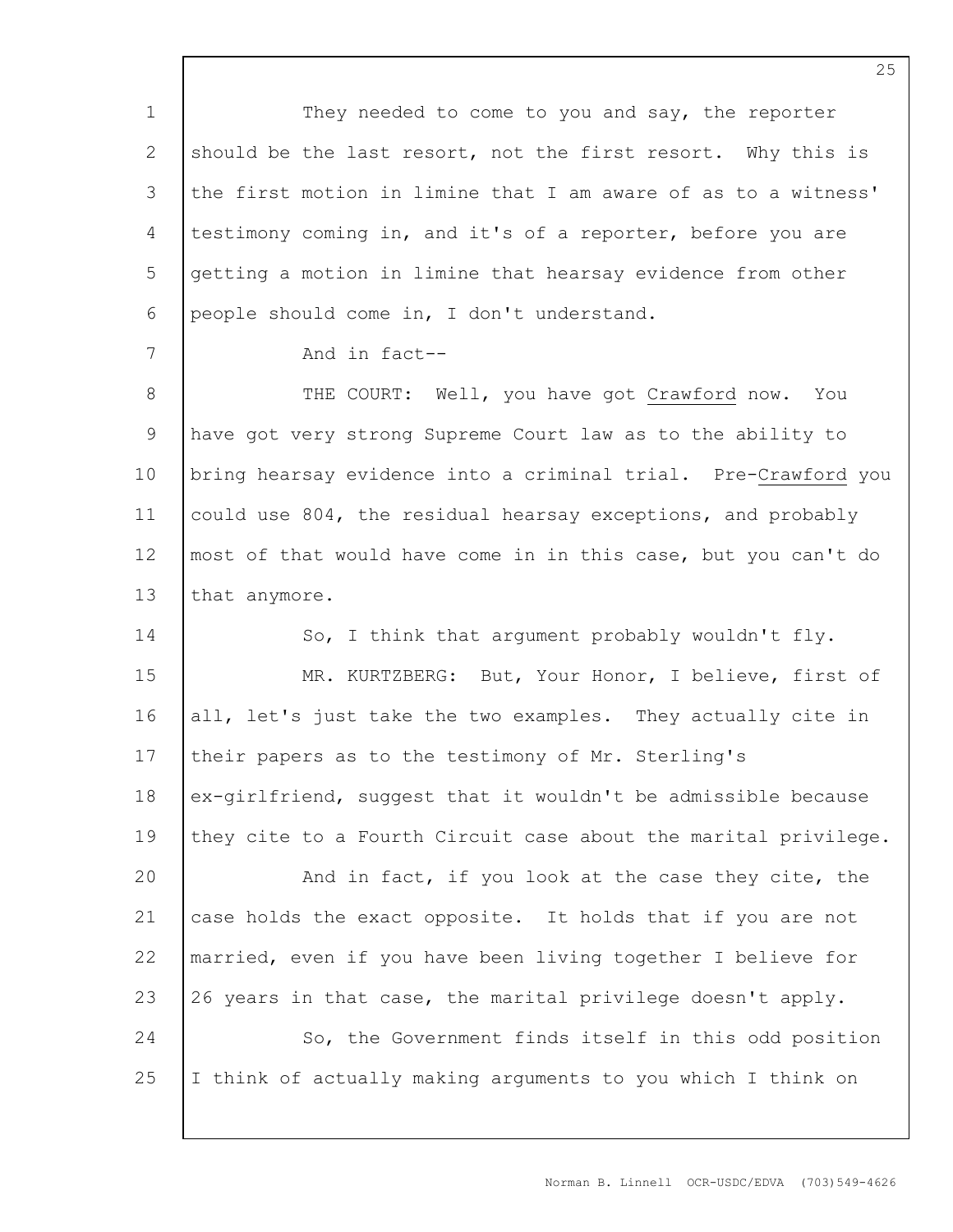1 2 their face are wholly unpersuasive that potential evidence they have doesn't come in.

| 3  | And my point to you is not that you can decide right            |
|----|-----------------------------------------------------------------|
| 4  | here and now that that evidence does or does not come in, it    |
| 5  | should be fully briefed and that the burden is on the           |
| 6  | Government. If they want to say, we don't have access to        |
| 7  | enough evidence to prove our case and we need Mr. Risen's       |
| 8  | testimony because we believe it will prove our case, they have  |
| 9  | a burden. Their burden is to come in here and show you that     |
| 10 | there are no reasonable alternatives.                           |
| 11 | I don't see how they can meet that burden if they               |
| 12 | haven't come in, fully made the arguments, briefed them,        |
| 13 | allowed the defendants to fully brief a response, and then have |
| 14 | Your Honor make an informed decision about whether a particular |
| 15 | piece of testimony is admissible or not.                        |
| 16 | So, in that sense, this motion should be denied on              |
| 17 | that ground alone because the burden is on them to show you     |
| 18 | that they don't have these other sources of testimony. And      |
| 19 | they haven't done that at all.                                  |
| 20 | In fact, they don't really show you anything about              |
| 21 | what their case or their evidence at trial is going to look     |
| 22 | like, as you pointed out in your questioning. They don't have   |
| 23 | anything. They have no affidavit. They have no declaration.     |
| 24 | Nothing that they have submitted to the Court to demonstrate    |
| 25 | this is what our evidence is going to look like, this is why we |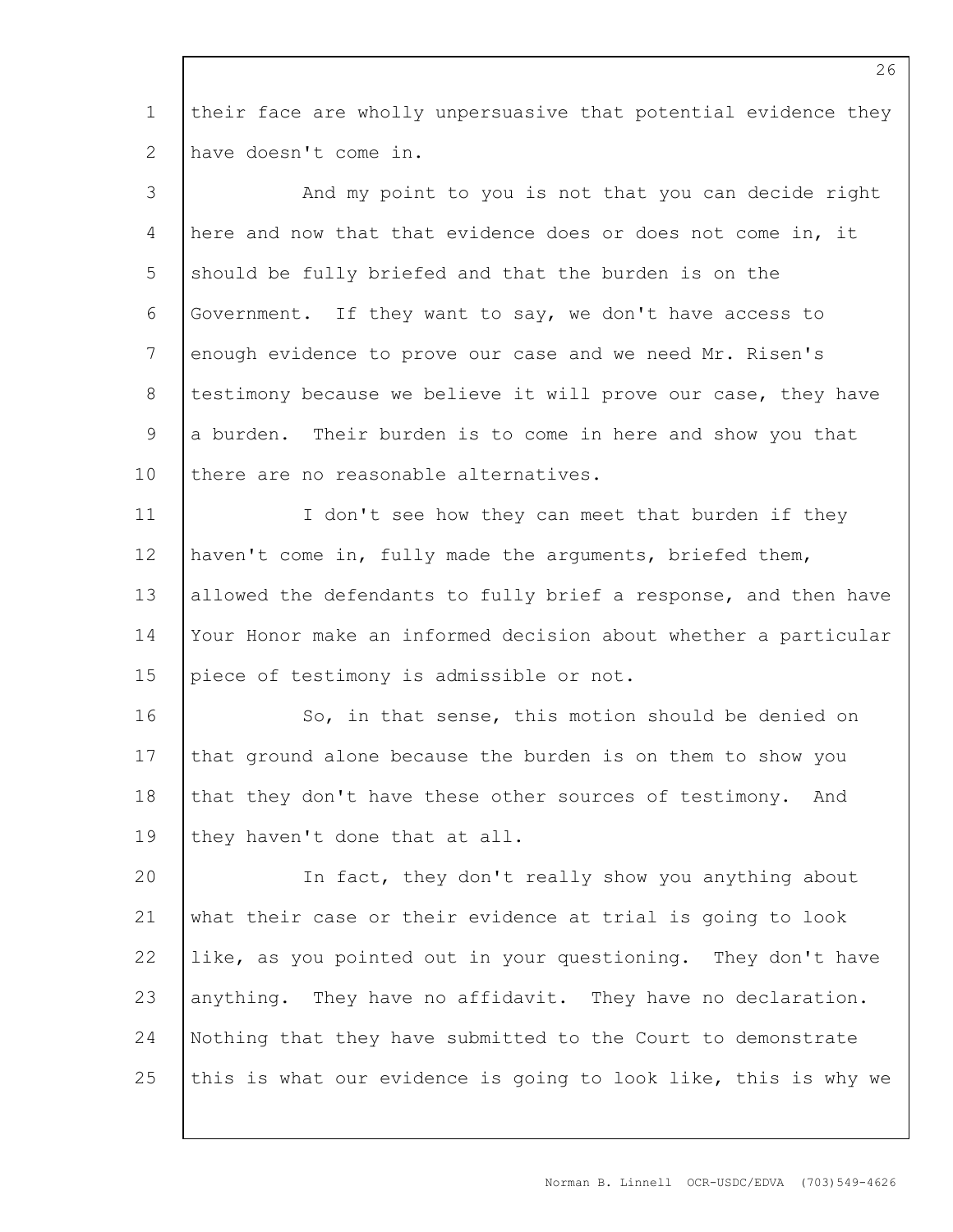1 need the testimony of Mr. Risen.

| $\mathbf{2}$    | And in fact, we can be perfectly clear, in the grand            |
|-----------------|-----------------------------------------------------------------|
| $\mathcal{S}$   | jury context there was a declaration submitted to the Court     |
| 4               | that did make such a showing or purported to make such a        |
| 5               | showing. They haven't even elected to do that in this context.  |
| $\epsilon$      | Second point. The Government fails to show that Mr.             |
| $7\phantom{.0}$ | Risen's testimony is critical or necessary to the case as we    |
| 8               | believe that it must under Fourth Circuit law.                  |
| $\mathcal{G}$   | Now, the Government looks at this prong of the                  |
| 10              | LaRouche balancing on a general level. Mr. Welch just got up    |
| 11              | here and said, you have to look at things about a compelling    |
| 12              | interest along the lines of the government's interest in law    |
| 13              | enforcement, for example. Their interest in making sure that    |
| 14              | national security, the national security interests that are     |
| 15              | implicated by enforcement of the laws.                          |
| 16              | All of those things we agree are part of the balance,           |
| 17              | but where the Government is perfectly silent is about how that  |
| 18              | prong applies to the specifics of this case.                    |
| 19              | So, all they do in analyzing that third prong, the              |
| 20              | compelling interest prong, is say, well, this is a criminal     |
| 21              | trial context and, therefore, those interests are very weighty. |
| 22              | But that's not what the case law says. That's not               |
| 23              | what this Court found, the kind of balancing that needs to be   |
| 24              | done. I mean, look at the balancing that you did when we were   |
| 25              | at the grand jury level. You looked at the specifics of the     |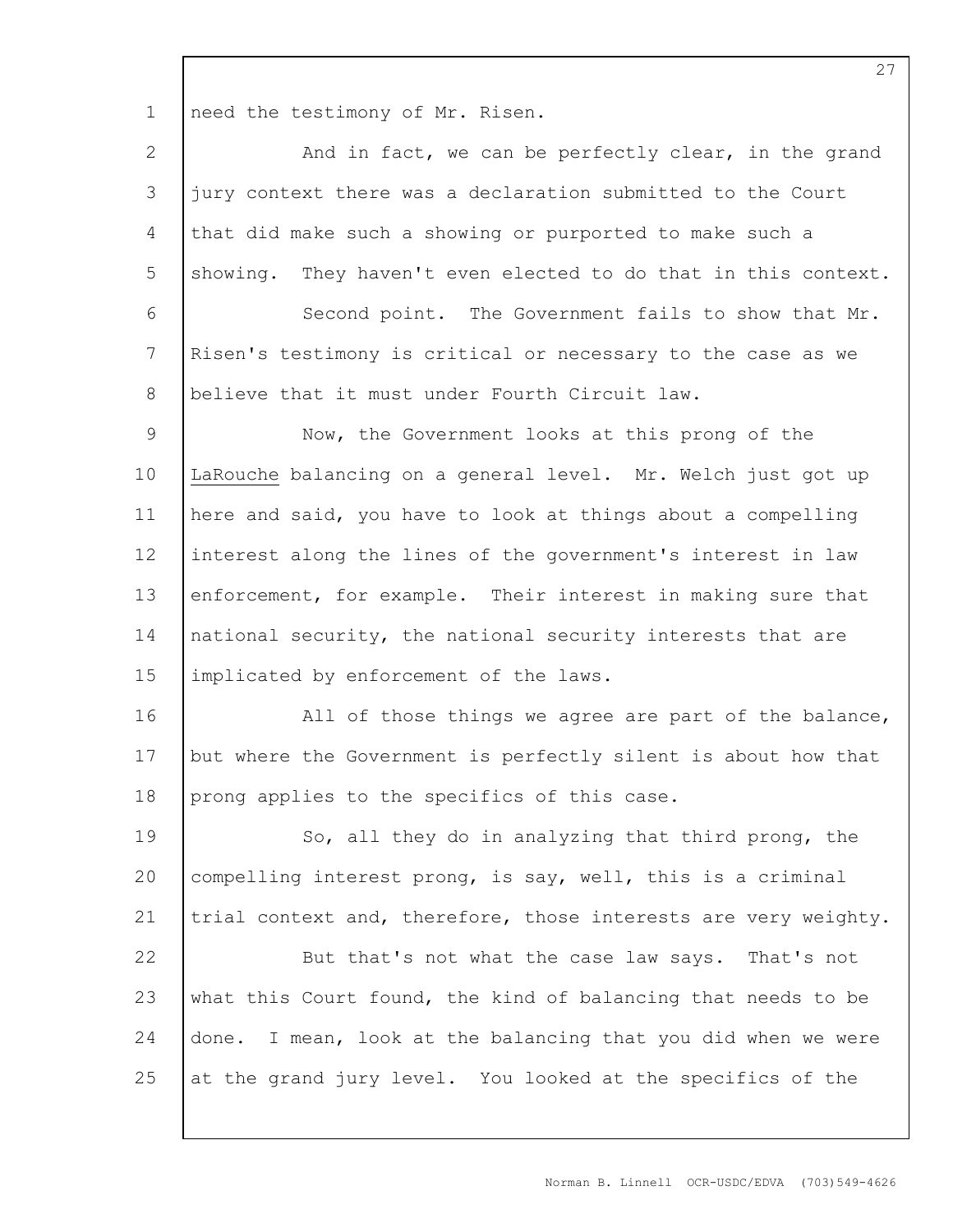1 2 3 evidence of the case to see if there was in fact a compelling need. They have made no showing of that here. They have set forth nothing. And again, the burden is on them to do that.

4 5 6 7 8 9 10 And then secondly, there is a legal dispute about what that third prong requires. And we say that the Fourth Circuit case law makes clear that the compelling interest in the information prong requires them to show that the testimony they seek is critical or necessary to its case. And we believe this is clear from the cases that analyze the LaRouche balancing test, as well as from LaRouche itself.

11 12 13 14 15 16 The most notable case is the Church of Scientology case, a case that this Court cited in its opinion about the grand jury subpoena. That case interpreted the LaRouche balancing test. The Government tries to distinguish that case in its papers and says, well, it is not relevant because it is a civil case.

17 18 19 20 Well, LaRouche itself was a civil case. And that's besides the point. LaRouche set forth the balancing. And in Church of Scientology the Fourth Circuit interpreted how should that balancing be done.

21 22 23 24 25 Church of Scientology makes clear that the information that is sought must be, quote, critical to the case in order to compel disclosure under the compelling interest in information prong. It is right there in the case, that that is what the law requires.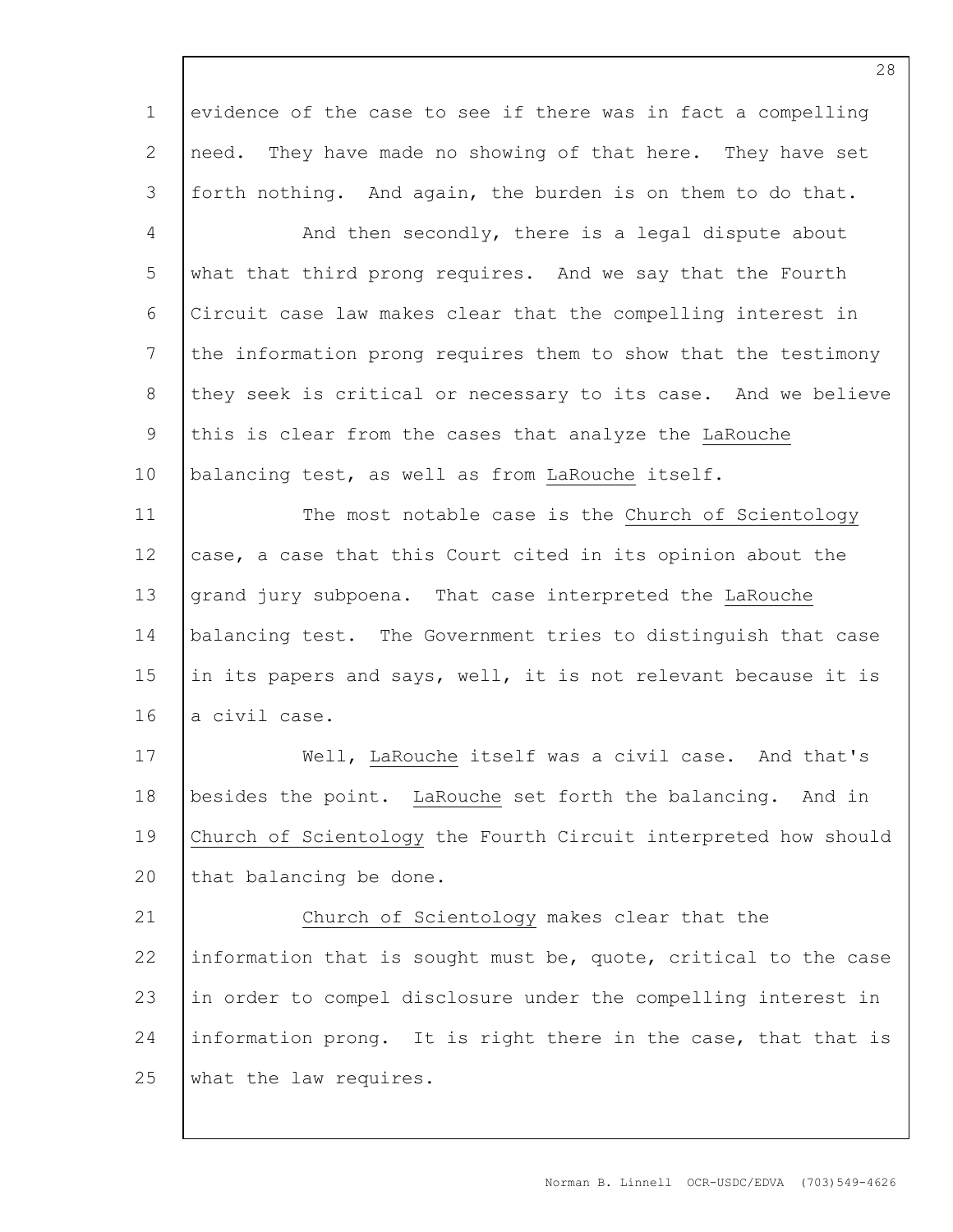| $\mathbf 1$   | But then if you look at LaRouche itself, LaRouche               |
|---------------|-----------------------------------------------------------------|
| $\mathbf{2}$  | itself set forth the three-prong balancing test, and it cited   |
| 3             | to one case in support of the three-prong test that it said     |
| 4             | would be an aid in the balancing. That case was a Fifth         |
| 5             | Circuit case called Miller versus Transamerican Press. If you   |
| $\epsilon$    | look at Miller, what Miller says is that in order to compel     |
| 7             | testimony from a reporter, a party must show, among other       |
| $8\,$         | things, that, quote, knowledge of the identity of the informant |
| $\mathcal{G}$ | is necessary to the proper preparation and presentation of the  |
| 10            | case.                                                           |
| 11            | So, the Government argues that Miller does not impose           |
| 12            | a requirement that Risen's testimony about his confidential     |
| 13            | source or sources be necessary, but that's in fact exactly what |
| 14            | the decision says. It basically said, if you look, it was a     |
| 15            | defamation case, it was a civil case in that context as well,   |
| 16            | but it found that, quote, the only way that Miller can          |
| 17            | establish malice and prove his case is to show that             |
| 18            | Transamerican knew the story was false or that it was reckless  |
| 19            | to rely on the informant. In order to do that, he must know     |
| 20            | the informant's identity.                                       |
| 21            | So, if you look at Church of Scientology, you look at           |
| 22            | LaRouche itself and the cases that it relied on, it's clear     |
| 23            | that this notion that the testimony must be critical or         |
| 24            | necessary to the case is a requirement.                         |
| 25            | And if you look to other circuits, it is also                   |
|               |                                                                 |

Norman B. Linnell OCR-USDC/EDVA (703)549-4626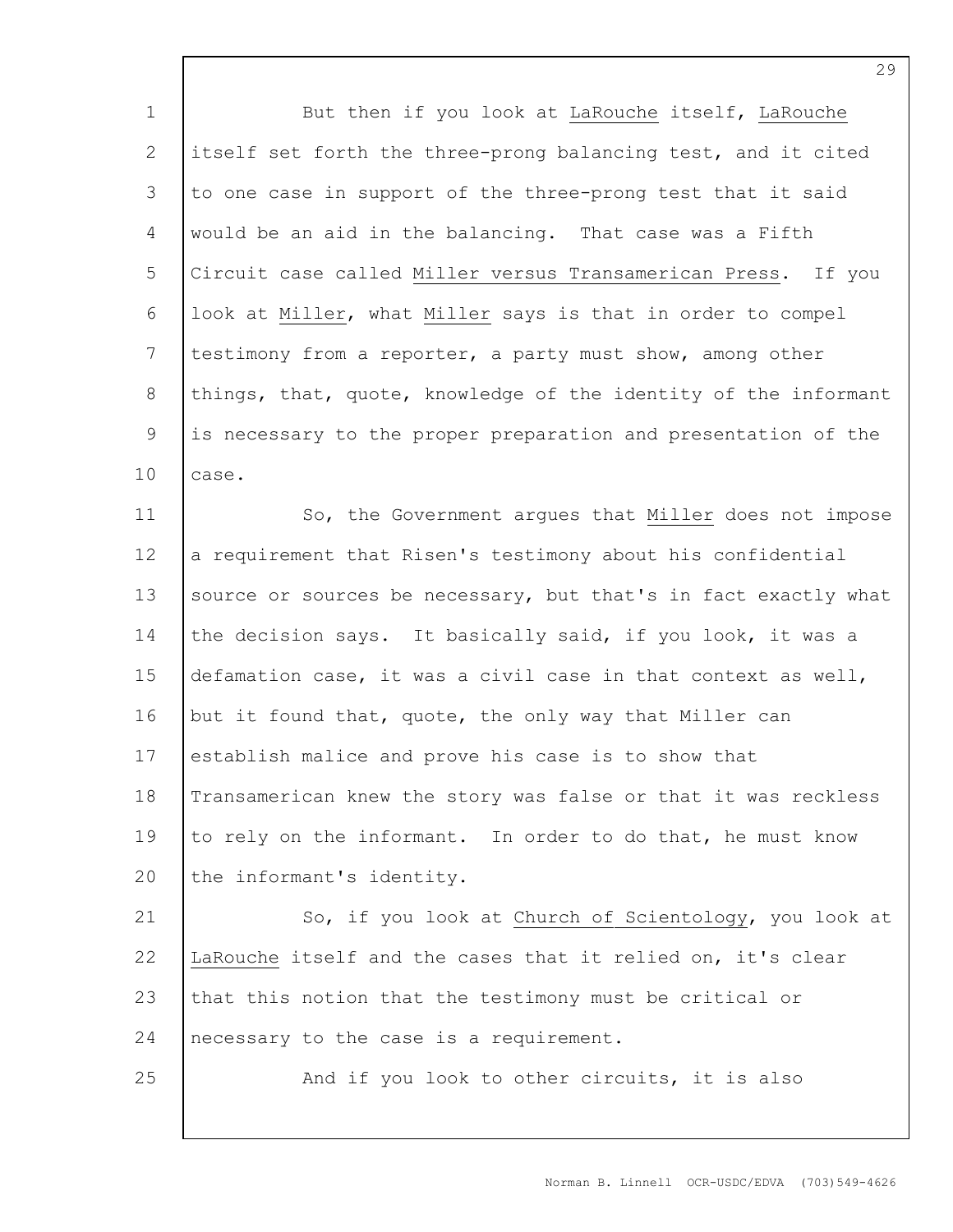1 2 3 4 5 6 7 8 9 10 supported by the case law of other circuits even in the criminal trial context. We cited to United States versus Burke, a Second Circuit case that held that the law in this circuit is clear, this is a quote, to protect the important interests of reporters and the public in preserving the confidentiality of journalist's sources, disclosure may be ordered only upon a clear and specific showing in the criminal trial context that the information is highly material and relevant, necessary or critical to the maintenance of the claim and not obtainable by other available sources.

11 12 13 14 15 16 17 The Government in this case does not even claim to make such a showing. Nor can it. All the Government says, and all that they admit that they can say, if you look at their opening brief and their reply, their opening brief at page 5, their reply at page 21, they say that Mr. Risen's testimony will simplify the trial and allow for an efficient presentation of the Government's case.

18 19 20 But that is not even close to what is required for them to satisfy their burden of compelling Mr. Risen's testimony.

21 22 23 24 25 So, they have come forward with no evidence that there aren't these alternative sources and setting forth the evidence what they expect to show at trial even though the burden is on them. And they have come forward with no evidence of how Mr. Risen's testimony is absolutely critical or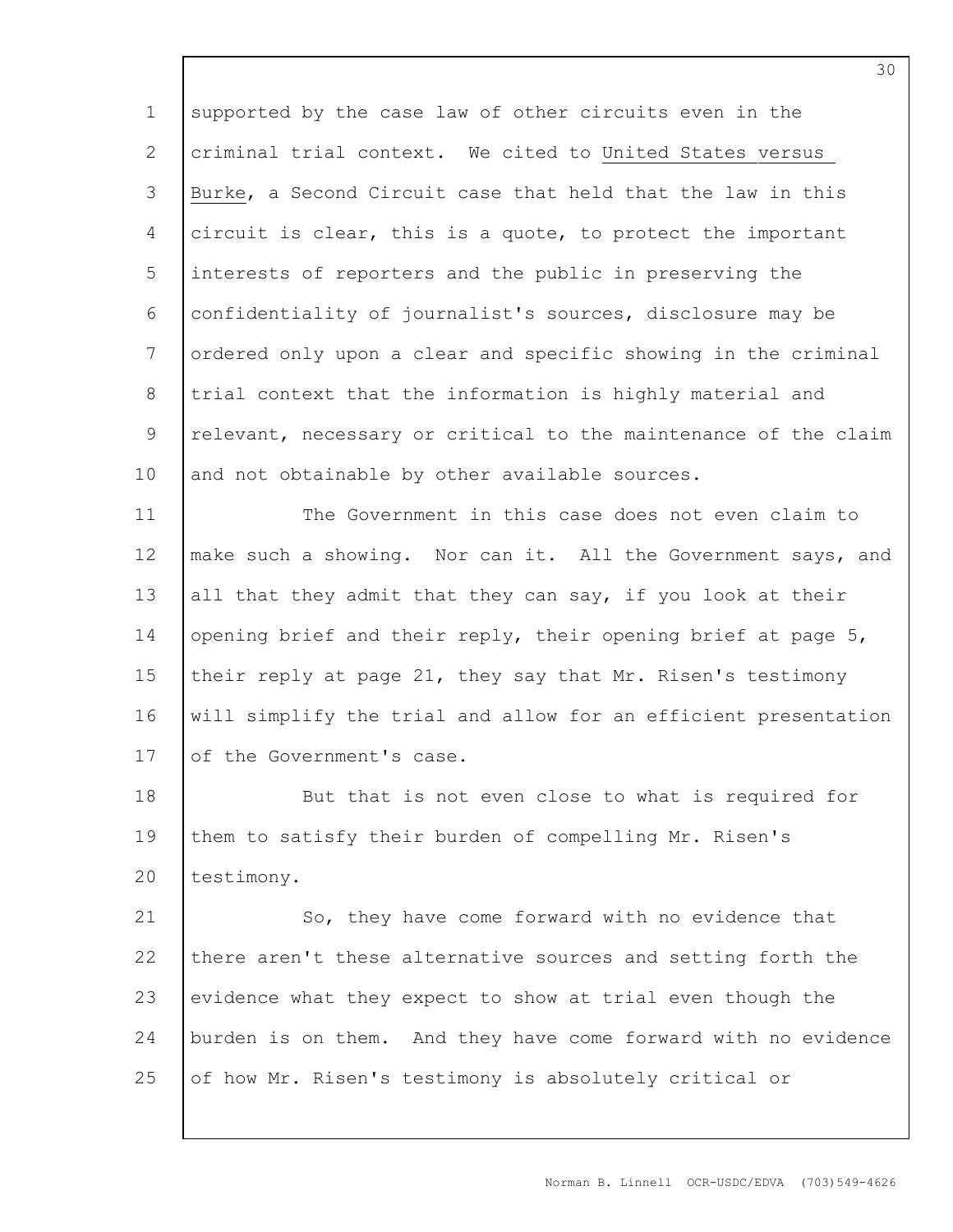1 2 3 necessary to their case in light of all of the what you have described as very strong circumstantial evidence that they say that they have at this point.

4 5 6 7 8 To make this motion in limine and seek a ruling that the reporter has to testify before it is even clear what else is out there, is backwards. The case law is clear that the reporter should be the last resort if they need them at all, not the first resort as is the case here.

9 10 11 12 13 14 15 16 17 18 The last thing I would note is, and I don't think I am going to take Your Honor through all of the evidence that, the circumstantial evidence that you have described, but I will say this. The evidence that the Government has claimed to have-- And we have not seen all of it. I would note in particular that this Court concluded in its opinion at page 26 that in assessing the circumstantial evidence, that that evidence showed that, quote, very few people had access to the information in Chapter 9, and Sterling was the only one of those people who could have been Risen's source.

19 20 21 22 That's what this Court concluded after assessing the circumstantial evidence. And in particular, the Court cited to paragraphs 110 through 130 of the Bruce declaration in support of that proposition.

23 24 25 Well, we went to our copy of the Bruce declaration, which I understand has still not been released or is not public, but our version of the document at this point is still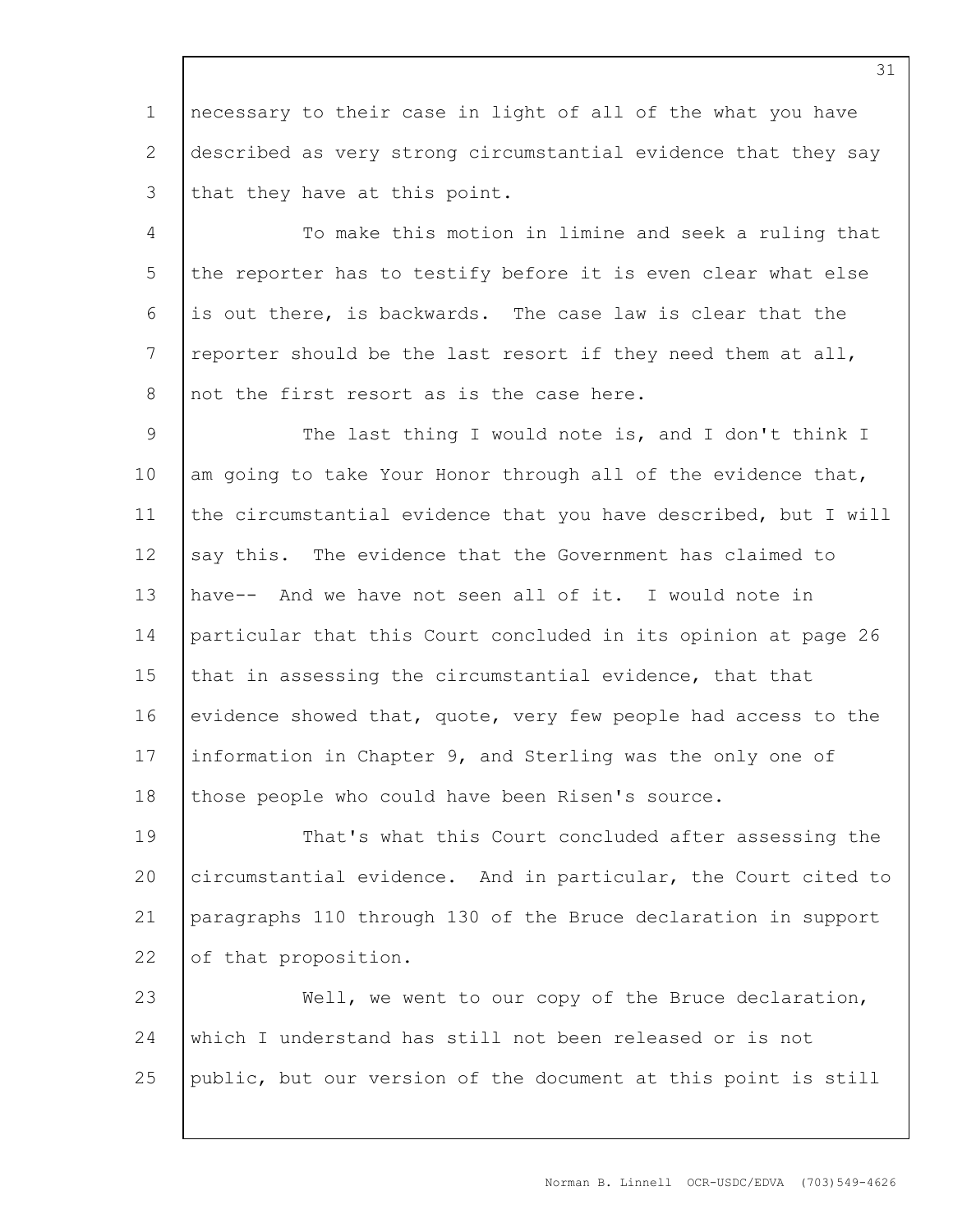1 2 3 4 5 6 7 8 9 10 11 12 13 largely redacted as to those paragraphs. That I believe there are, some of those paragraphs have been unredacted for us, the very beginning of paragraph 110. But almost the entirety of that presentation of whatever evidence it is that the Government claims to have that led this Court to believe that Sterling was the only one of the people who had access to the information that could have been Risen's source, at least that it appeared that way based on the strong circumstantial evidence, well, if that statement is true, then there is no question that the balancing should come out the same in this context, even in the context of a criminal trial, because the testimony is not and cannot be critical or necessary to the case.

14 15 16 17 18 19 20 So, you look at that third prong, the compelling interest prong, not only on the general level-- Yes, they have an interest in law enforcement. We have an interest in freedom of the press and ensuring that information flows to reporters. And we have presented a lot of evidence that a rule that allowed or forced Mr. Risen to testify would, would impede the flow of that information.

21 22 23 24 25 Those interests need to be balanced, but not just in the abstract, not just because they have an interest in enforcing laws and we have an interest in freedom of the press, but they have failed to show you specifics in this case. And under the relevant case law, the burden is on them to make that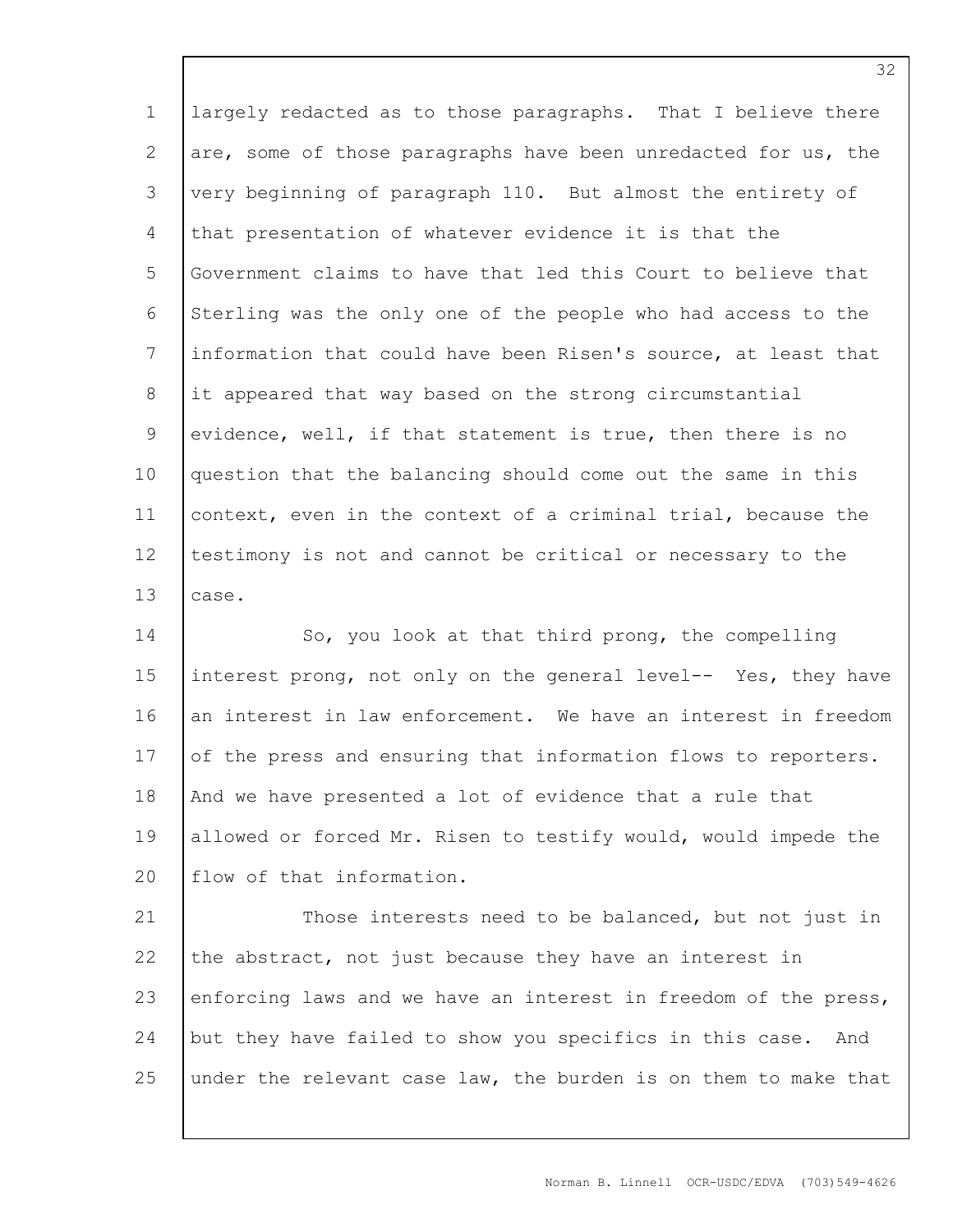1 2 showing before they are entitled to any order that would compel them as to anything.

3 4 5 6 7 8 9 10 11 12 13 14 15 16 17 18 19 20 21 22 23 24 25 I just would add one other last point, and it's on the authentication testimony that Your Honor has discussed. Mr. Risen has expressed a willingness to testify as to the topics, and you read them into the record just a few moments ago. But I also would suggest that, you know, if they-- They have to show that they need that testimony. And, for example, what they haven't shown is that there couldn't be a stipulation that Mr. Risen wrote those chapters or the articles or whatever, and that he stands by the truth of them. I don't know if they have explored that with the defendant. But again, the case law requires them to make an affirmative showing that the testimony is needed. So, yes, Mr. Risen does stand ready to confirm what he outlined in his affidavit and in our briefs, but I would still suggest that if it's possible for there to be some stipulation between the parties that would just say, look, no one is going to dispute the authenticity of your story, that even that testimony might not be necessary. So, those are my only points, Your Honor. THE COURT: All right, thank you. Mr. Welch, did you want to respond? MR. WELCH: A couple of brief points.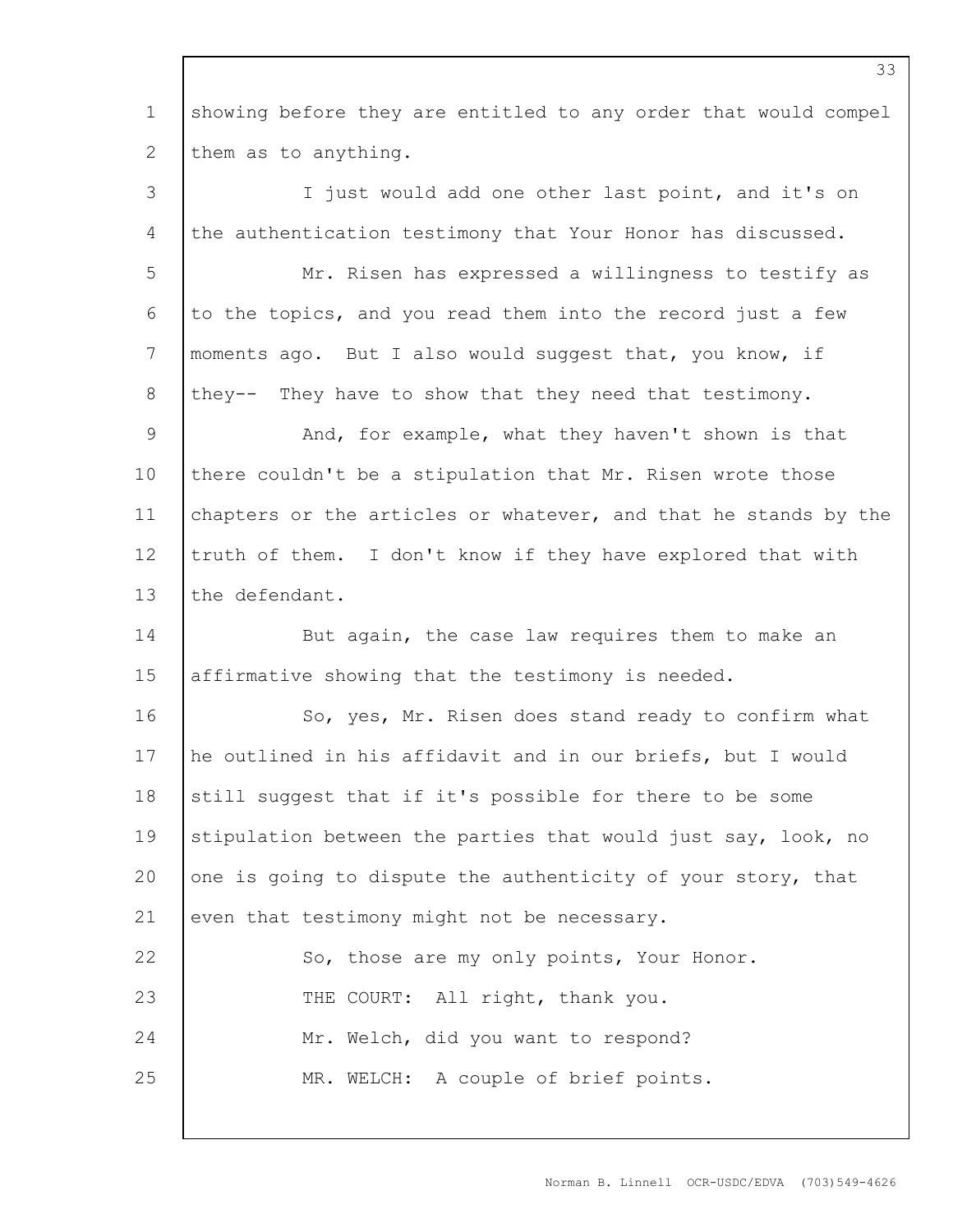|                | 34                                                             |
|----------------|----------------------------------------------------------------|
| $\mathbf 1$    | First, on the issue of balancing. The one point that           |
| 2              | I would make is in our reply we carved out five subject areas  |
| 3              | that we say are not subject to any privilege because either    |
| $\overline{4}$ | they are not confidential or they have been waived.            |
| 5              | So, to the extent there is an argument about                   |
| 6              | balancing, there are five are discrete areas of his testimony, |
| 7              | including authentication, that any balancing simply wouldn't   |
| $8\,$          | apply to. You just don't get to claim privilege for that which |
| 9              | is not privileged to begin with.                               |
| 10             | THE COURT: Well, beyond the four areas that he has             |
| 11             | agreed to testify to, what do you have left?                   |
| 12             | MR. WELCH: We have authentication.                             |
| 13             | THE COURT: Right.                                              |
| 14             | MR. WELCH: The second area is when. Meaning when               |
| 15             | did he receive the information. He submitted an affidavit two, |
| 16             | three weeks ago saying that he received the information        |
| 17             | appearing in Chapter 9 in 2003.                                |
| 18             | So, why he doesn't want to tell a jury of 12 when he           |
| 19             | has made that representation to billions, I don't know. But he |
| 20             | continues to affirm that he can't tell the jury when he        |
| 21             | received it.                                                   |
| 22             | THE COURT: Go ahead, your next one.                            |
| 23             | MR. WELCH: The third issue is the 2004 letter found            |
| 24             | off Mr. Sterling's computer. We simply want to ask him whether |
| 25             | or not he received it or not.                                  |

 $\Gamma$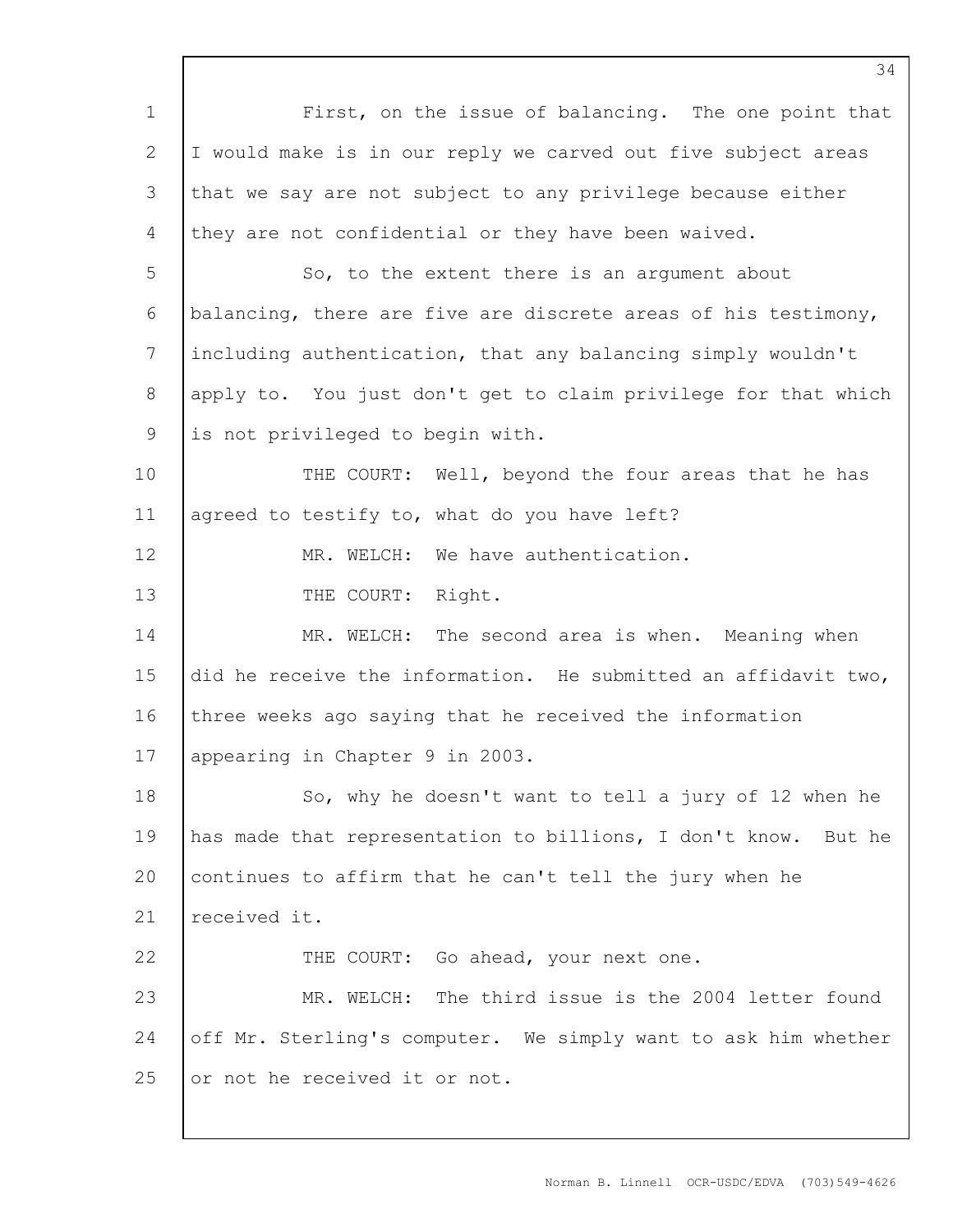1 2 3 4 5 6 7 8 9 10 11 12 13 14 15 16 17 18 19 20 21 22 23 24 25 The fourth area is where, where did he receive the information. The Court may recall back in the grand jury setting you had asked me whether or not venue is proven not only by disclosure but by receipt. And we can easily ask questions about where he received the information by asking him where he was or where his sources were. That discloses nothing. And lastly, discrete questions about who is not a source. So, there are at least five different areas that aren't subject to balancing at all, at least in the Government's position. THE COURT: Well, the who is not a source, the need for that particular question, as I understand it, arises from suggestions by defense counsel that a theory of defense may be that the source was somebody else, identified actually as somebody on the Hill, correct? MR. WELCH: Correct. THE COURT: All right. Now, in fact although that has been proffered as a possible line of defense, if that is not in fact an issue that defense counsel raises in opening statement or during their case if they put one on, that information would be unnecessary. MR. WELCH: I would disagree with that for the following reason. Bottom line, we have to prove identity. We

Norman B. Linnell OCR-USDC/EDVA (703)549-4626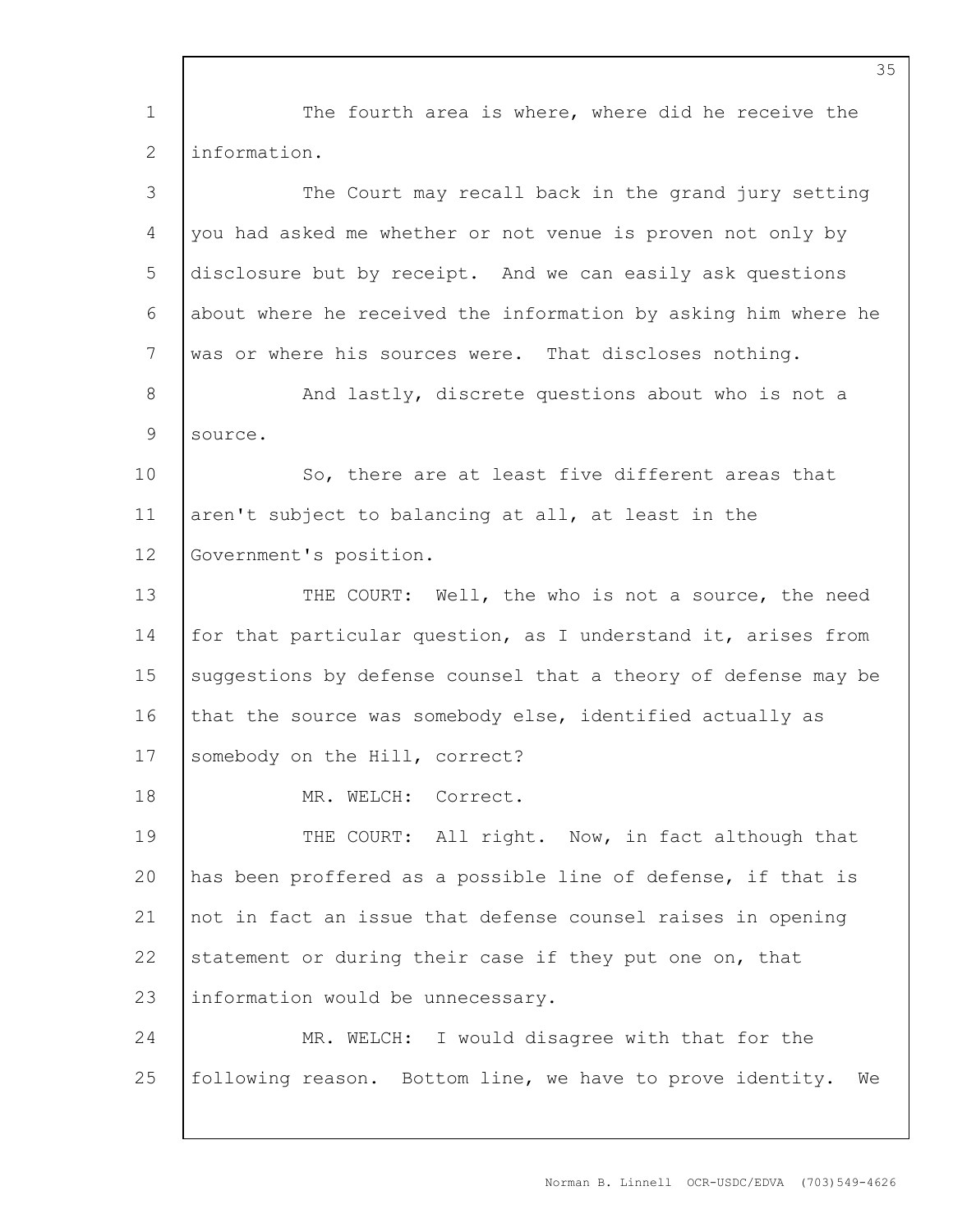1 2 3 4 5 6 7 8 9 10 11 12 13 14 15 16 17 18 19 20 21 22 23 24 25 have to prove it beyond a reasonable doubt. And that means as much proving Mr. Sterling as the source as eliminating other suspects. THE COURT: But you know who the other proposed suspects are. And they are going to be testifying, aren't they? MR. WELCH: Perhaps not all of them. THE COURT: But you have the power to compel their testimony. MR. WELCH: We do. And we have the power to compel their testimony. Whether or not they are going to be physically able to do so is another question. So, this-- THE COURT: All right, that's one witness, but you have got some other ones as well. MR. WELCH: I would say it is one witness we would ask the question about. THE COURT: Well, you have the Hill people. MR. WELCH: The Hill people are available. THE COURT: And there is no privilege issue there. MR. WELCH: No. THE COURT: Because that particular question, that line of questioning as to who is not a source is a rebuttal question. It may never come up. In other words, we don't know at this time what Mr.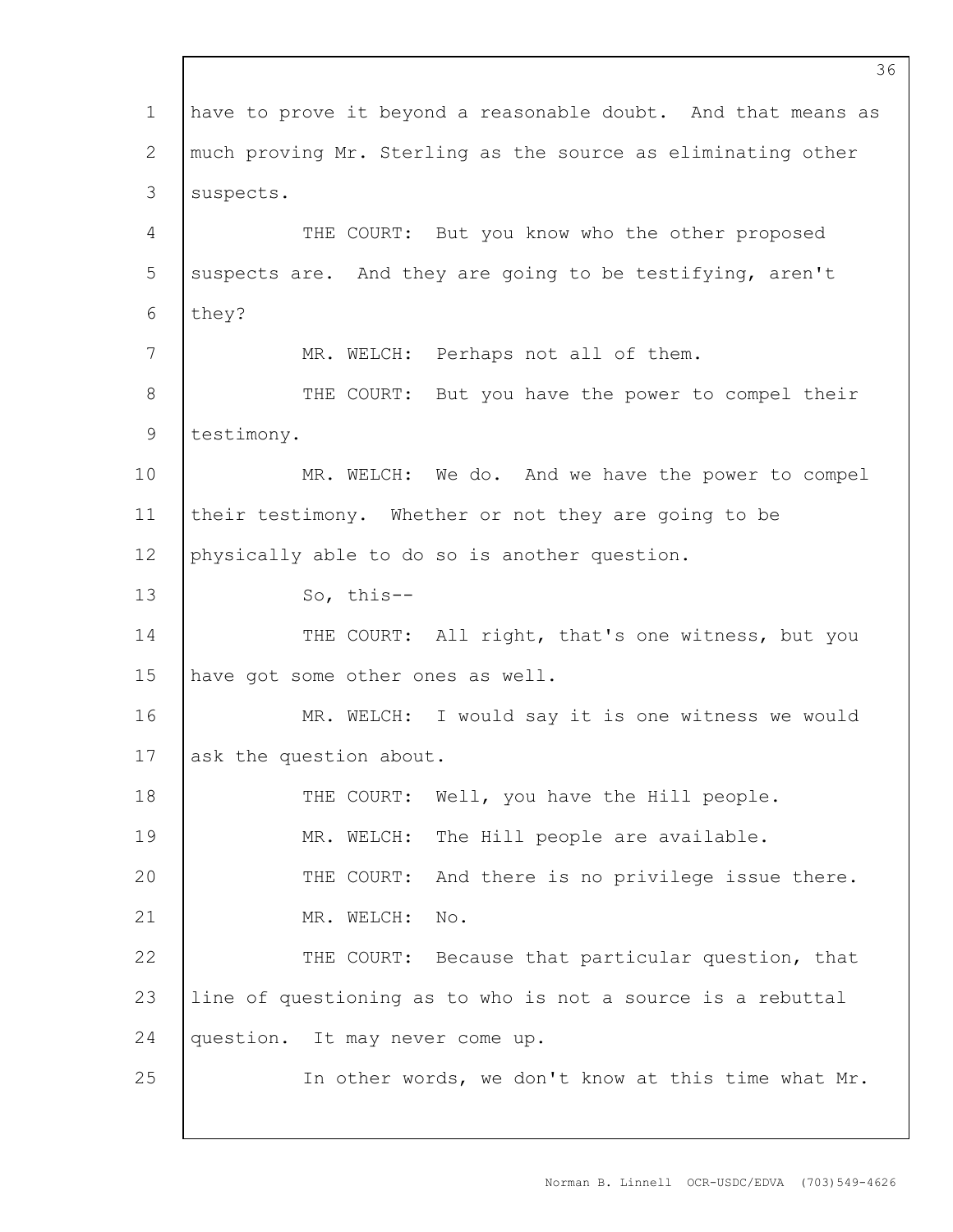1 2 3 4 5 6 7 8 9 10 11 12 13 14 15 16 17 18 19 20 21 22 23 24 25 MacMahon's defense is going to be. That may not be the defense. And we will not know that until the case is actually in progress, which the normal approach to a motion in limine that over the years I have learned is usually, with a few exceptions, the most intelligent approach is a hedged opinion. Preliminarily granting or denying relief with the caveat that that decision could change depending upon what happens during the trial. And at least that particular line of questioning would be completely irrelevant if not raised as a defense. There may be another defense in this case. The defense could be it's not national security information. MR. WELCH: Correct. THE COURT: The defense could be he was entitled to have this information. The defense could possibly be that he didn't cause the publication, it was Mr. Risen who made the decision three years after he had gotten the information to go public with the book. I don't know what the defenses are, but those defenses would involve that particular need for that particular question. MR. WELCH: And the answer to that is not entirely correct. And this is the reason why. Again, I will go back to the burden of proof argument, but I am not going to reiterate that. The other reason is the chapter, the book, is the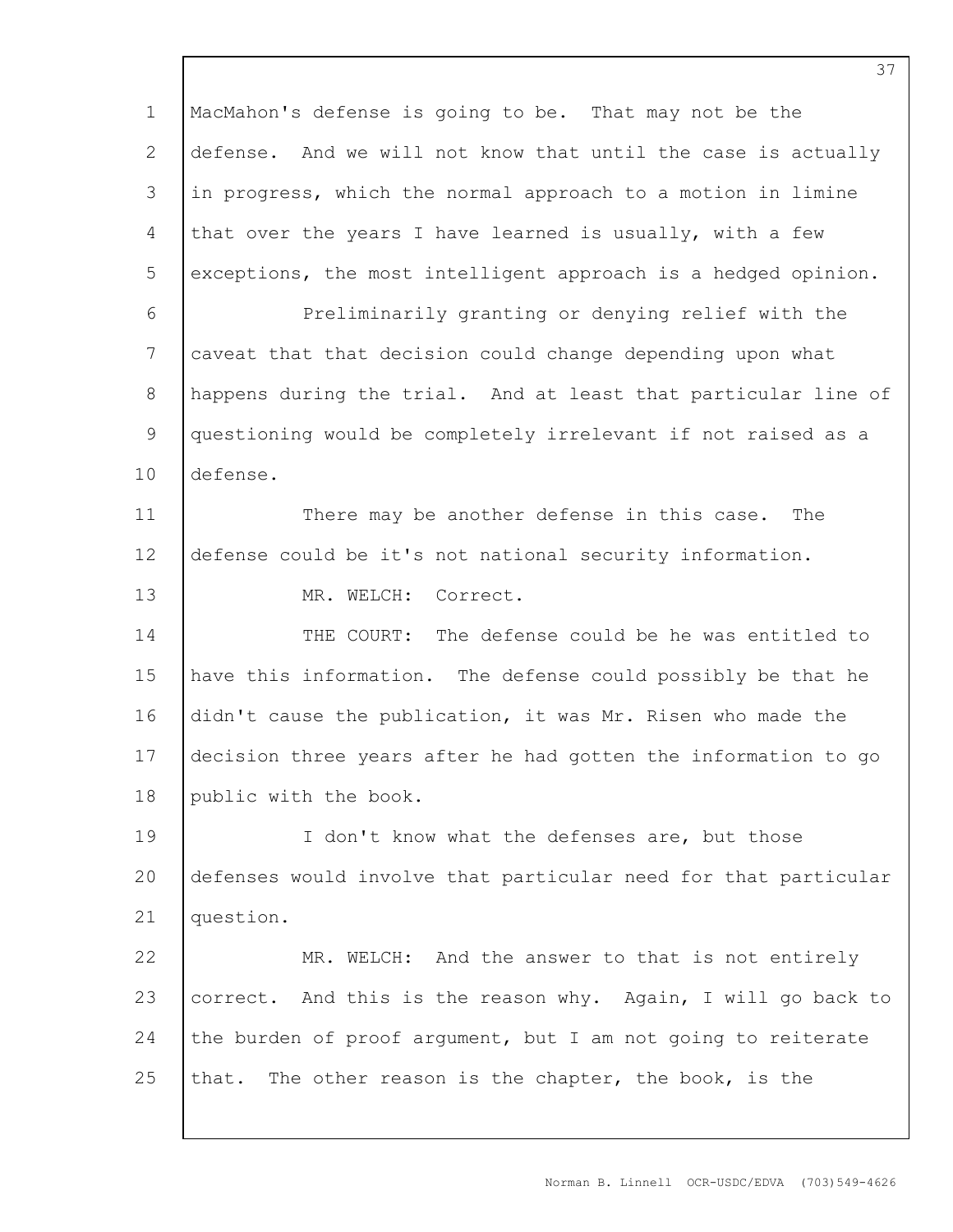1 2 3 central piece of evidence in the case. I mean, it is the disclosure item. It is the item through which Mr. Sterling's statements get fed to the public.

4 5 6 7 8 9 10 And so, that's why this notion of simply entering into a stipulation is certainly a convenient notion, but it also is incredibly damaging, at least from the Government's perspective of putting on its case. And the reason why is it is true, excuse me, Chapter 9 is written from the perspective of the case officer, but Chapter 9 also includes comments, thoughts from Human Asset No. 1.

11 12 13 14 So, for example, you simply go to the second page of Chapter 9, and this is the italicized portions of page 194, excuse me: I'm not a spy, he thought to himself. Good Lord--

THE COURT: You need some glasses?

15 16 17 18 19 MR. WELCH: I am losing my eyesight. I'm not a spy, he thought to himself. I'm a scientist. What am I doing here? So, that is simply one example of where at various times woven in through Chapter 9 there are these thoughts, that would be the thoughts of Human Asset No. 1.

20 21 22 23 24 25 So, if we don't put on affirmative evidence that Human Asset No. 1 or several other individuals were not the sources for those pieces of information, the jury is left to question, even if the defense has not presented, was Human Asset No. 1 a source or not. The Government has never proven it one way or the other. We have never heard anything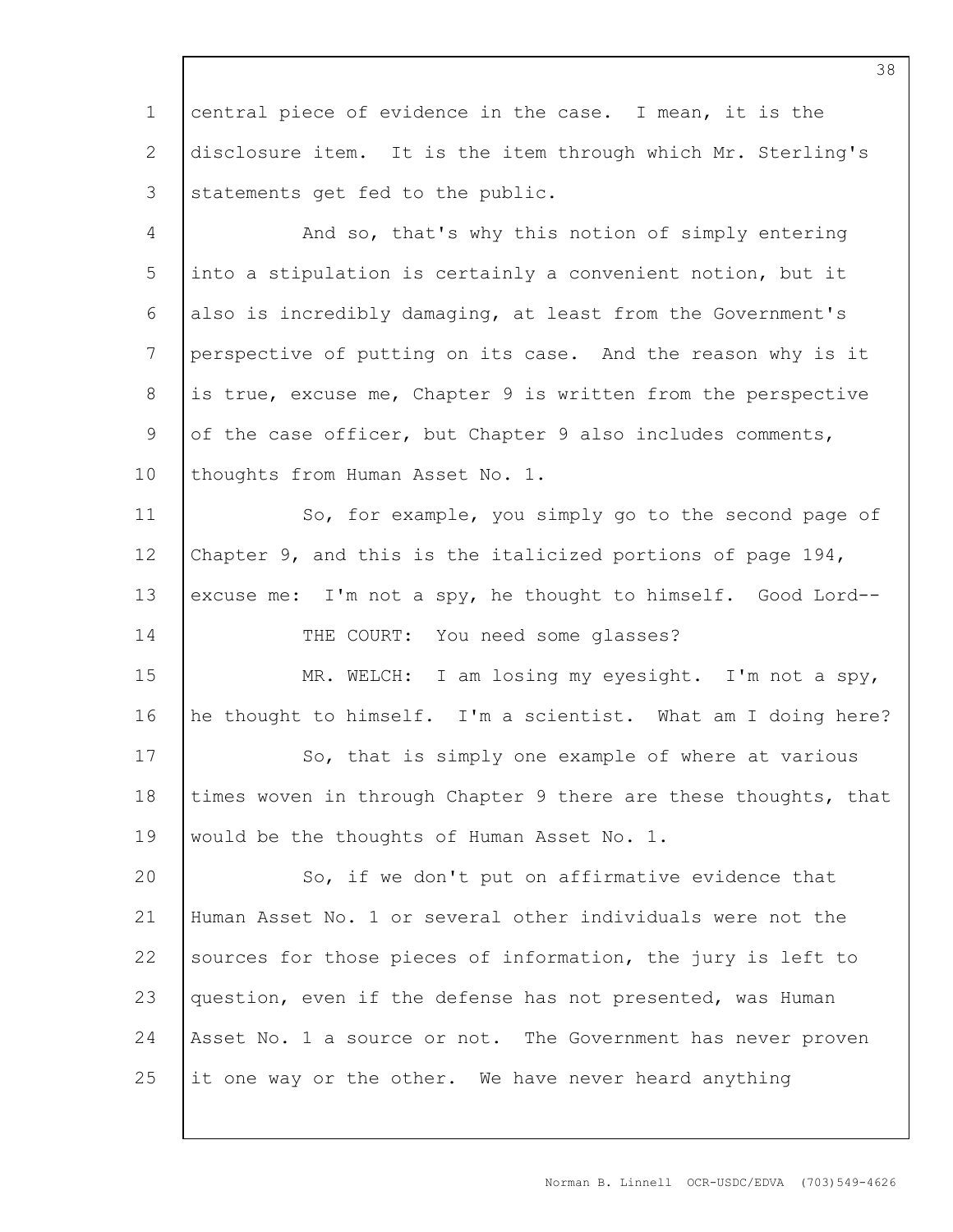1 definitive that he was not.

| 2              | And so, in some sense the best defense would be to              |
|----------------|-----------------------------------------------------------------|
| 3              | say nothing and then in closing argument obliquely refer to it  |
| 4              | or just hope to assume that a very smart Northern Virginia jury |
| 5              | would begin to do their due diligence and begin to say, my      |
| 6              | goodness, the Government didn't prove that Human Asset No. 1    |
| 7              | was not the source.                                             |
| $\,8\,$        | And that's why some aspects of what are listed, I               |
| $\overline{9}$ | shouldn't say some aspects, but all aspects of items A through  |
| 10             | E that we have in our reply can't be left for rebuttal. It is   |
| 11             | part of the affirmative case that we need to put on. It's why   |
| 12             | a stipulation will not suffice in lieu of testimony.            |
| 13             | THE COURT: All right.                                           |
| 14             | MR. WELCH: Quickly, just two other points on the                |
| 15             | critical and necessary argument. Mr. Kurtzberg cited Miller.    |
| 16             | I would encourage the Court to look at Miller. I would          |
| 17             | encourage the Court to look at page 726. The Fifth Circuit in   |
| 18             | Miller on that page specifically notes that the First Amendment |
| 19             | protections in a civil defamation case are greater than they    |
| 20             | would be in the criminal case.                                  |
| 21             | So, Miller is not supportive of Mr. Risen's motion to           |
| 22             | quash.                                                          |
| 23             | The other case that he cited was Burke, a Second                |
| 24             | Circuit case, a criminal case. Burke is no longer good law.     |
| 25             | In U.S. versus Cutler, again cited in both Mr. Risen's motion   |
|                |                                                                 |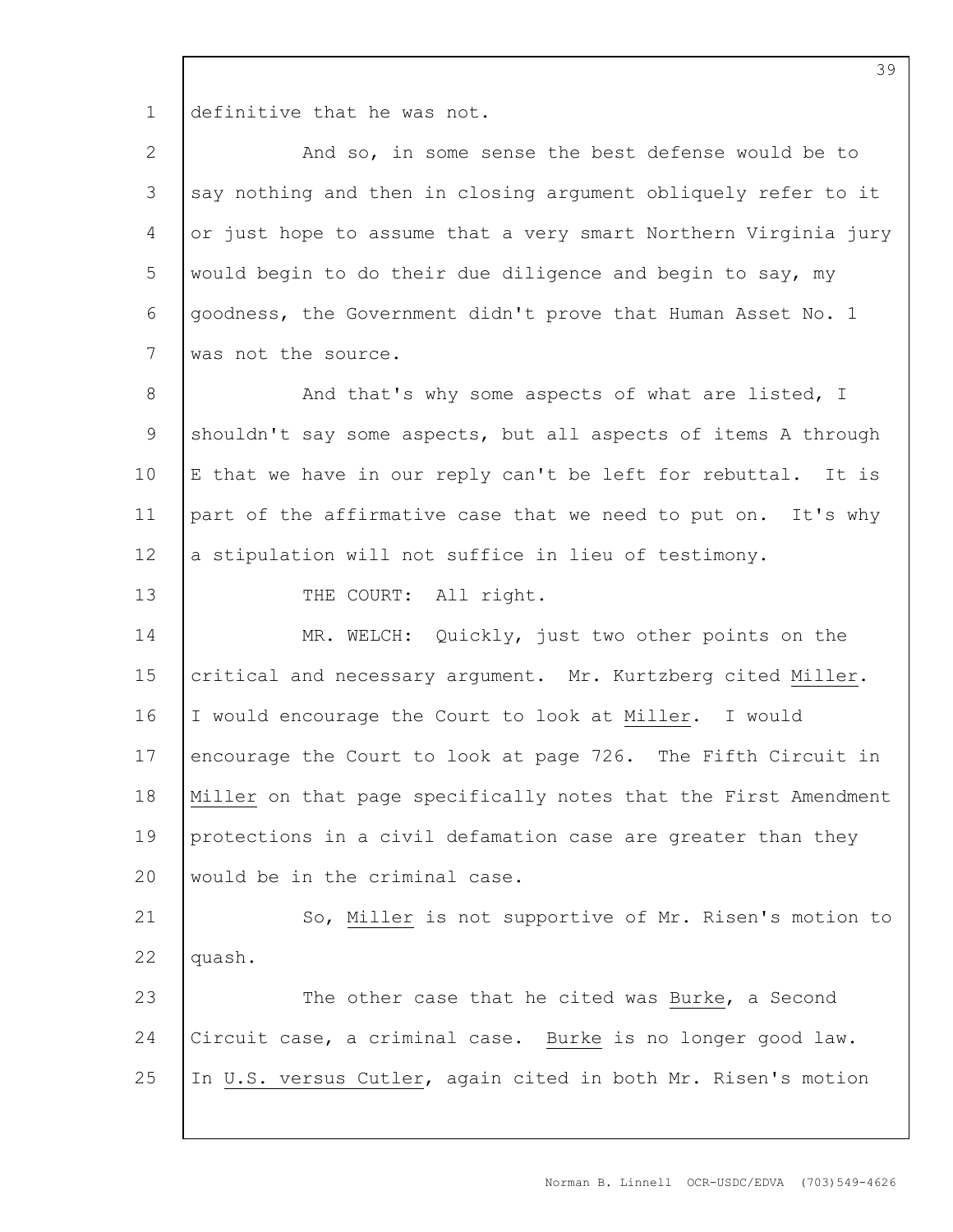1 2 3 4 5 6 7 8 9 10 11 12 13 14 15 16 17 18 19 20 21 22 23 24 25 to quash as well as I believe in our opinion, Cutler confined Burke to its facts, essentially said that it wasn't good law. And you can find that at 6 F.3d at 73. The last-- Well, just one moment. The last point I do want to make is this notion of the Government putting forward a declaration or a proffer or those sorts of things. We have a detailed indictment. We have factual allegations made by a grand jury, established by probable cause. And the Court must accept those as true. And that factual indictment, in light of the arguments that we have presented, I believe are sufficient for the Court to make the rulings that it needs to make. THE COURT: All right. MR. WELCH: Thank you. THE COURT: Thank you. All right, first of all, Mr. MacMahon. MR. KURTZBERG: Two small points, Your Honor. THE COURT: Wait, wait, Mr. MacMahon first. Do you have anything you want to respond? MR. MacMAHON: No, Your Honor. THE COURT: All right. That's fine. Now, Mr. Kurtzberg. MR. KURTZBERG: Two very quick points. The subject areas that Mr. Welch identified where he says that there really is no balancing, I believe these are not, this is not new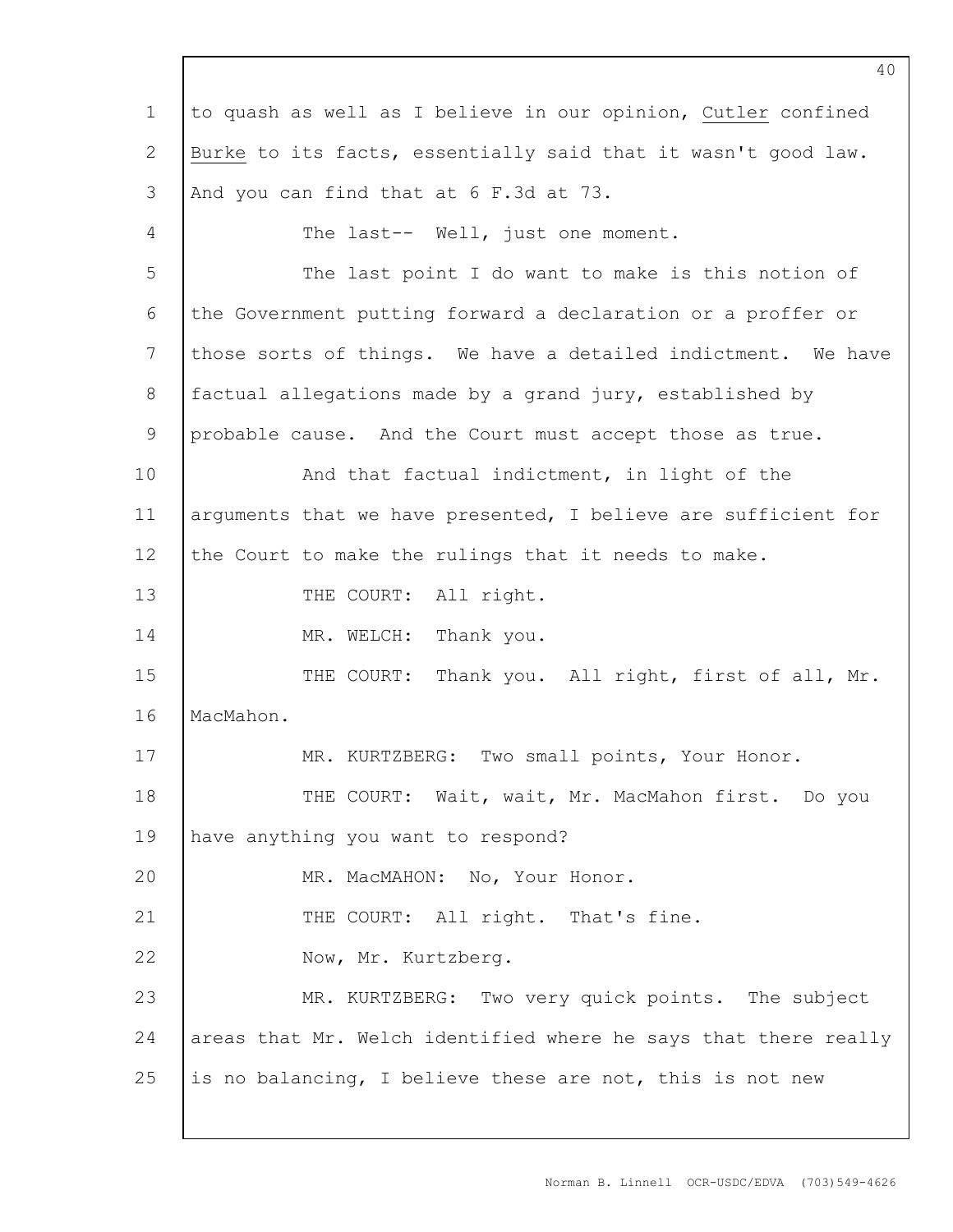1 2 3 4 5 ground, and I believe this Court already held in the grand jury context that Mr. Risen's confidentiality agreement with his sources or source extended beyond merely revealing the source's name, but also to protect any information that might lead to the source's identity.

6 7 8 9 10 And it also made various holdings as to the information available to prove venue and things of that nature. I don't believe there is a single category of information that they have identified that has not already been something that they were seeking earlier in the grand jury context.

11 12 13 14 15 The second point I would just make is about Burke. It is an overstatement to say that Burke is not good law. It is true that Burke's holding has been limited, but not for the proposition that I cited to Your Honor. And that is an important distinction.

16 17 18 19 20 So, yes, Cutler did basically say that it put limits on the holding of Burke, but as to whether or not the notion of the test applying, being critical or necessary to the case, that's the proposition that I cited to Your Honor, that is still good law, it is still good law in the Second Circuit.

21 22 23 24 And so, it's just not accurate to suggest that it has been overruled or that it is not good law on that point. THE COURT: All right, thank you. All right. Well, obviously, I am not going to give

25 you an answer today. We will think about this and get an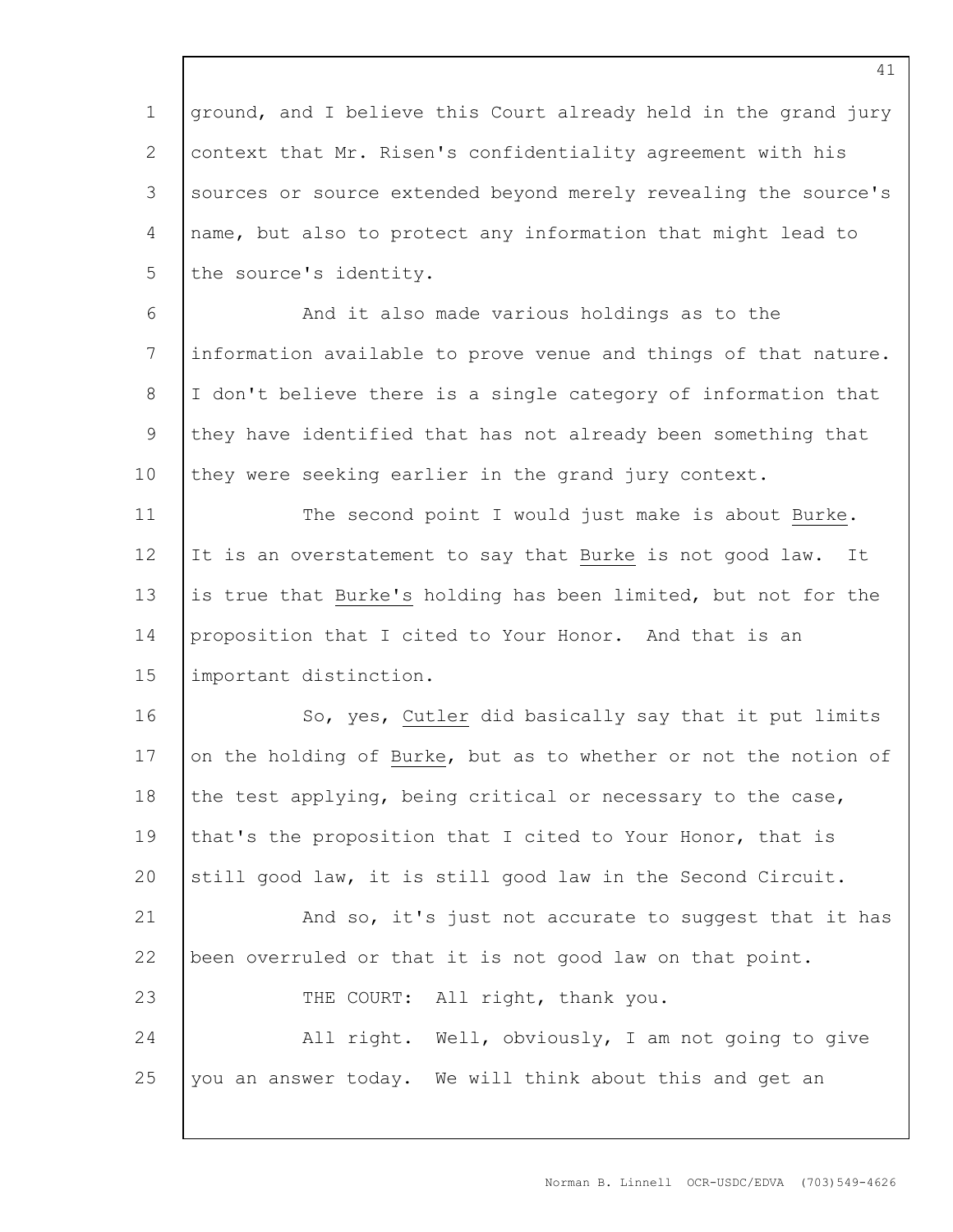1 2 3 4 5 6 7 8 9 10 11 12 13 14 15 16 17 18 19 20 21 22 23 24 25 42 opinion out to you as quickly as possible. I will ask the Government to as quickly as you can get those grand jury materials unsealed and uploaded to the docket. And I have now been putting those grand jury materials in this case, so they need to go from the DM number, which is how they were docketed initially, to be uploaded into the criminal number so they are publicly accessible. All right. Anything further? MR. MacMAHON: No, Your Honor. MR. TRUMP: Judge, before you adjourn, may I speak with Mr. MacMahon about one matter to see if he wants to address it now? THE COURT: Yes, sir. All right. Actually, I did want to speak to Mr. MacMahon about something at the bench anyway. So-- MR. TRUMP: There is a pending discovery motion that I guess we can talk about before-- THE COURT: Getting it docketed? MR. TRUMP: It's been docketed. We've responded. I believe our response was filed yesterday. And it references some other matters relating to experts and scheduling, which I think we will take up with counsel, but we may have to either notice that discovery motion or discuss it at some point with the Court.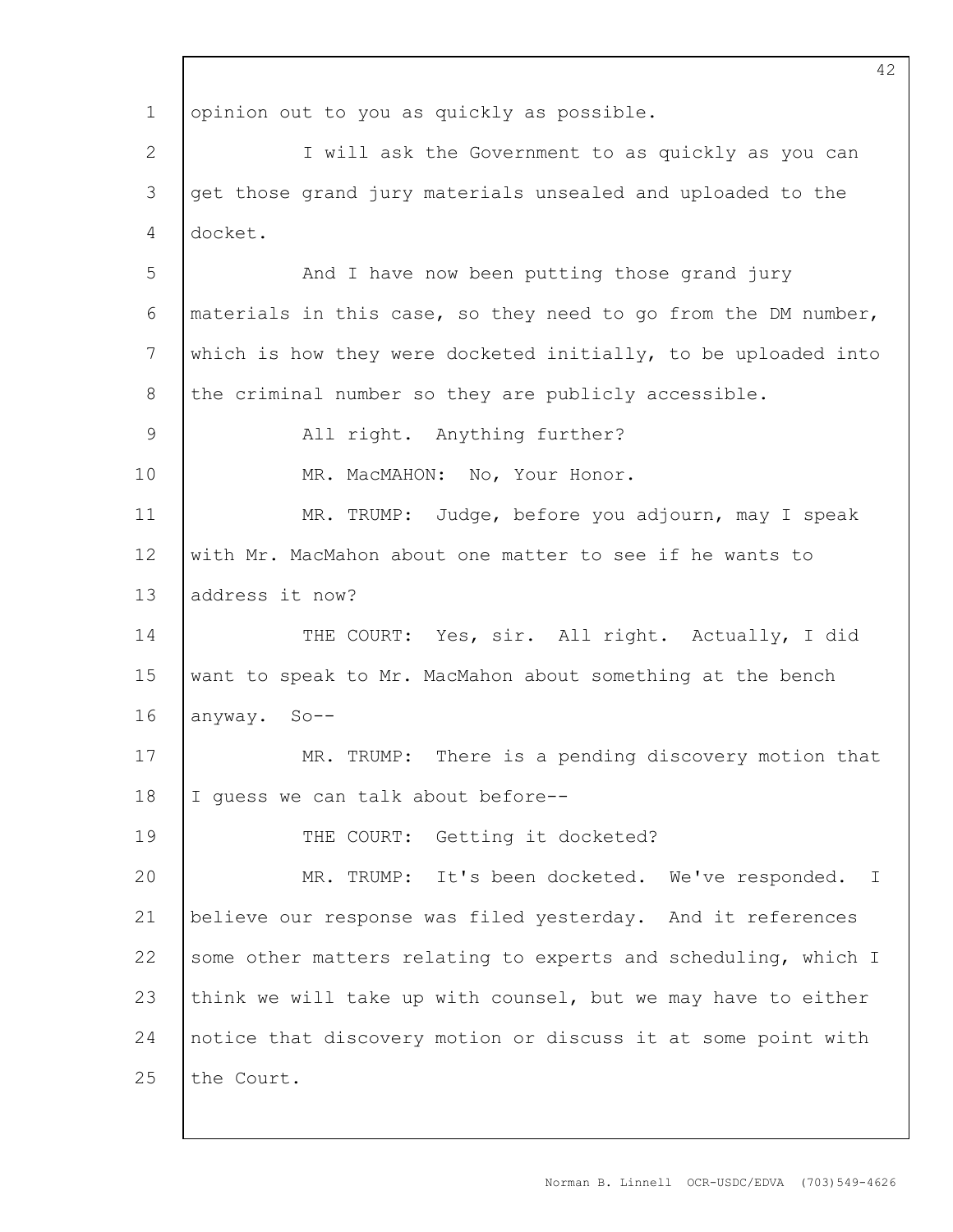|               | 43                                                             |
|---------------|----------------------------------------------------------------|
| $\mathbf 1$   | THE COURT: Is it that motion going to require a CIPA           |
| 2             | hearing?                                                       |
| 3             | MR. TRUMP: The motion and response I don't think go            |
| 4             | into any classified matters. But if we, if we have to dig into |
| 5             | specific documents that are responsive or unresponsive, it     |
| 6             | would require CIPA.                                            |
| 7             | THE COURT: All right. We can schedule it, if you               |
| 8             | need to, next week. The following week I am not available.     |
| $\mathcal{G}$ | And then I am pretty much available the rest of July and       |
| 10            | August.                                                        |
| 11            | MR. TRUMP: We will discuss all those matters and               |
| 12            | then get back with the Court.                                  |
| 13            | THE COURT: All right. Mr. MacMahon, can you just               |
| 14            | approach? This is just for you.                                |
| 15            | NOTE: A sidebar discussion is had between the Court            |
| 16            | and Mr. MacMahon as follows: $\frac{1}{\sqrt{2}}$              |
| 17            |                                                                |
| 18            |                                                                |
| 19            | /////////////////                                              |
| 20            | /////////////////                                              |
| 21            |                                                                |
| 22            |                                                                |
| 23            |                                                                |
| 24            |                                                                |
| 25            | ////////////                                                   |
|               |                                                                |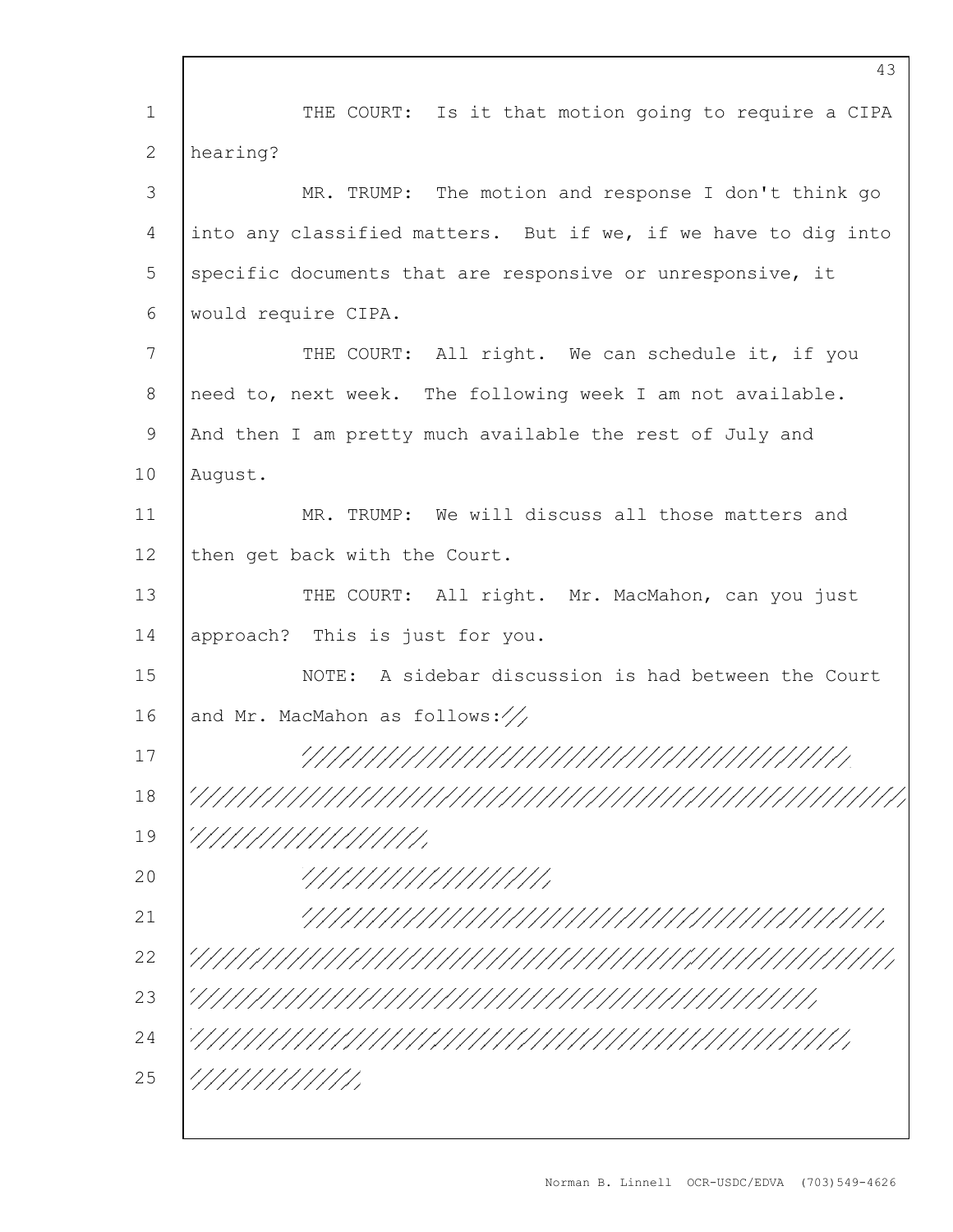1 2 3 4 5 6 7 8 9 10 11 12 13 14 15 16 17 18 19 20 21 22 23 24 25 44 NOTE: The side-bar conference is concluded; whereupon the hearing continues as follows: